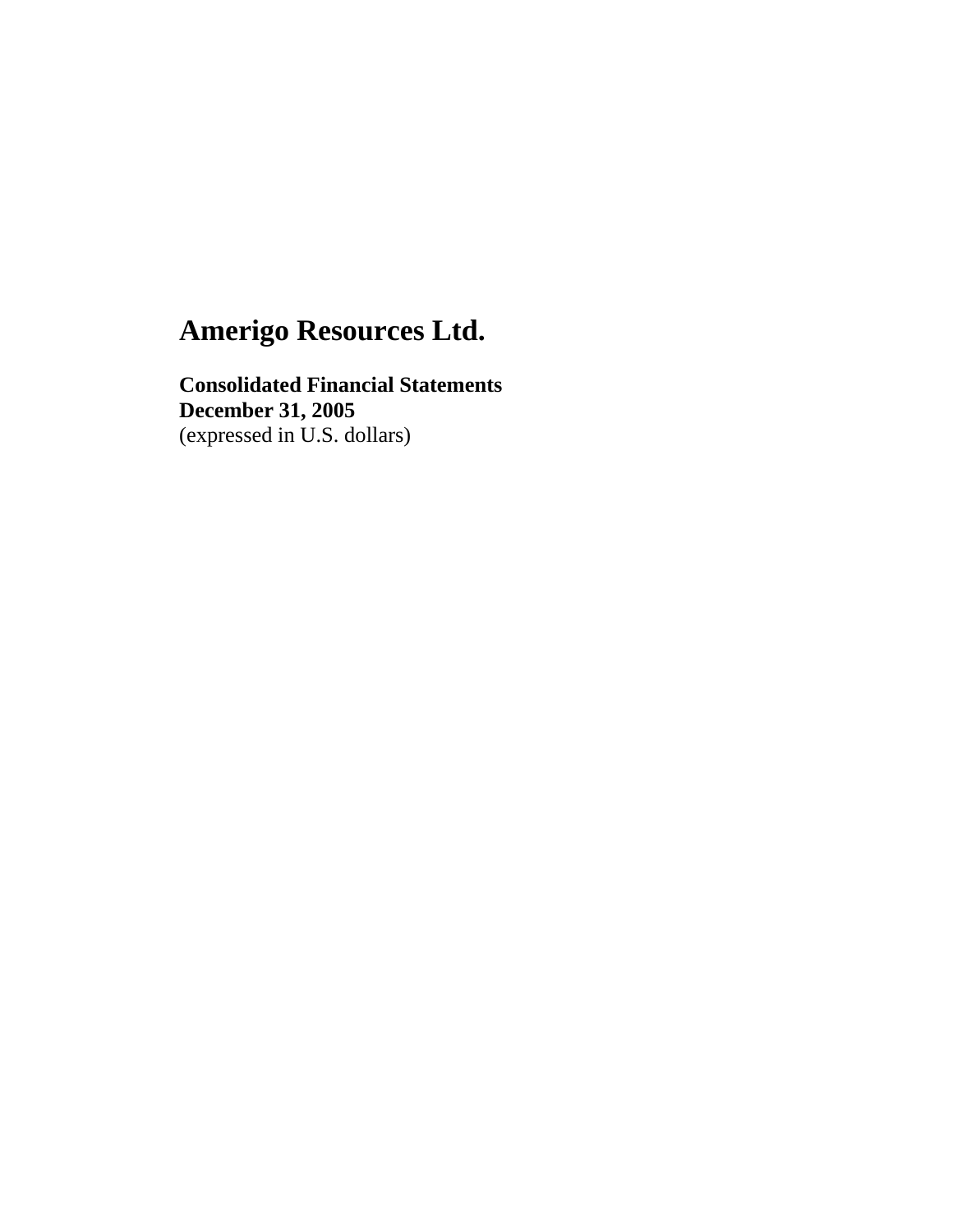Consolidated Balance Sheets

(expressed in U.S. dollars)

|                                                                                                                                                                              | December 31<br>2005<br>\$                    | December 31<br>2004<br>(Restated) \$         |
|------------------------------------------------------------------------------------------------------------------------------------------------------------------------------|----------------------------------------------|----------------------------------------------|
| <b>Assets</b>                                                                                                                                                                |                                              |                                              |
| <b>Current assets</b>                                                                                                                                                        |                                              |                                              |
| Cash and cash equivalents<br>Accounts receivable                                                                                                                             | 12,953,516<br>9,267,610                      | 8,239,089<br>3,383,211                       |
| Prepaid expenses<br>Plant supplies and inventory (Note 4)                                                                                                                    | 638,337<br>2,392,017                         | 690,946<br>1,153,105                         |
|                                                                                                                                                                              | 25,251,480                                   | 13,466,351                                   |
| <b>Investment in Nikos Explorations (Note 10)</b><br><b>Mineral property, plant and equipment</b> - net (Note 5)<br><b>Contractual rights</b> - net (Note 6)<br><b>Other</b> | 936,747<br>52,725,600<br>8,305,083<br>20,540 | 477,230<br>26,965,818<br>8,791,450<br>46,563 |
|                                                                                                                                                                              | 87,239,450                                   | 49,747,412                                   |
| <b>Liabilities</b>                                                                                                                                                           |                                              |                                              |
| <b>Current liabilities</b>                                                                                                                                                   |                                              |                                              |
| Accounts payable and accrued liabilities<br>El Teniente royalty payable (Note 7)                                                                                             | 9,906,820<br>3,205,525                       | 3,143,076<br>1,692,374                       |
| Due to related parties (Note 8)<br>Note and interest payable (Note 3)                                                                                                        | 59,789<br>3,842,983                          | 46,264                                       |
|                                                                                                                                                                              | 17,015,117                                   | 4,881,714                                    |
| <b>Note payable</b> (Note 3)                                                                                                                                                 |                                              | 3,400,000                                    |
| Other payables<br><b>Asset retirement obligation</b> (Note 2)                                                                                                                | 569,920<br>2,193,448                         | 469,858<br>2,049,951                         |
| <b>Future income tax (Note 12)</b>                                                                                                                                           | 4,169,112                                    | 3,180,110                                    |
| <b>Minority interest</b> (Note 8)                                                                                                                                            | 1,000                                        | 1,000                                        |
|                                                                                                                                                                              | 23,948,597                                   | 13,982,633                                   |
| <b>Shareholders' Equity</b>                                                                                                                                                  |                                              |                                              |
| <b>Capital stock</b> (Note 9)                                                                                                                                                | 39,451,043                                   | 26,891,142                                   |
| Value assigned to stock options (Note 9)                                                                                                                                     | 1,219,194                                    | 1,092,711                                    |
| <b>Retained earnings</b>                                                                                                                                                     | 22,642,726                                   | 7,803,036                                    |
| <b>Cumulative translation adjustment</b>                                                                                                                                     | (22,110)                                     | (22, 110)                                    |
|                                                                                                                                                                              | 63,290,853                                   | 35,764,779                                   |
|                                                                                                                                                                              | 87,239,450                                   | 49,747,412                                   |
| <b>Subsequent events (Note 18)</b>                                                                                                                                           |                                              |                                              |

## **Approved by the Board of Directors**

"Robert Gayton" Director "Ruston Goepel" Director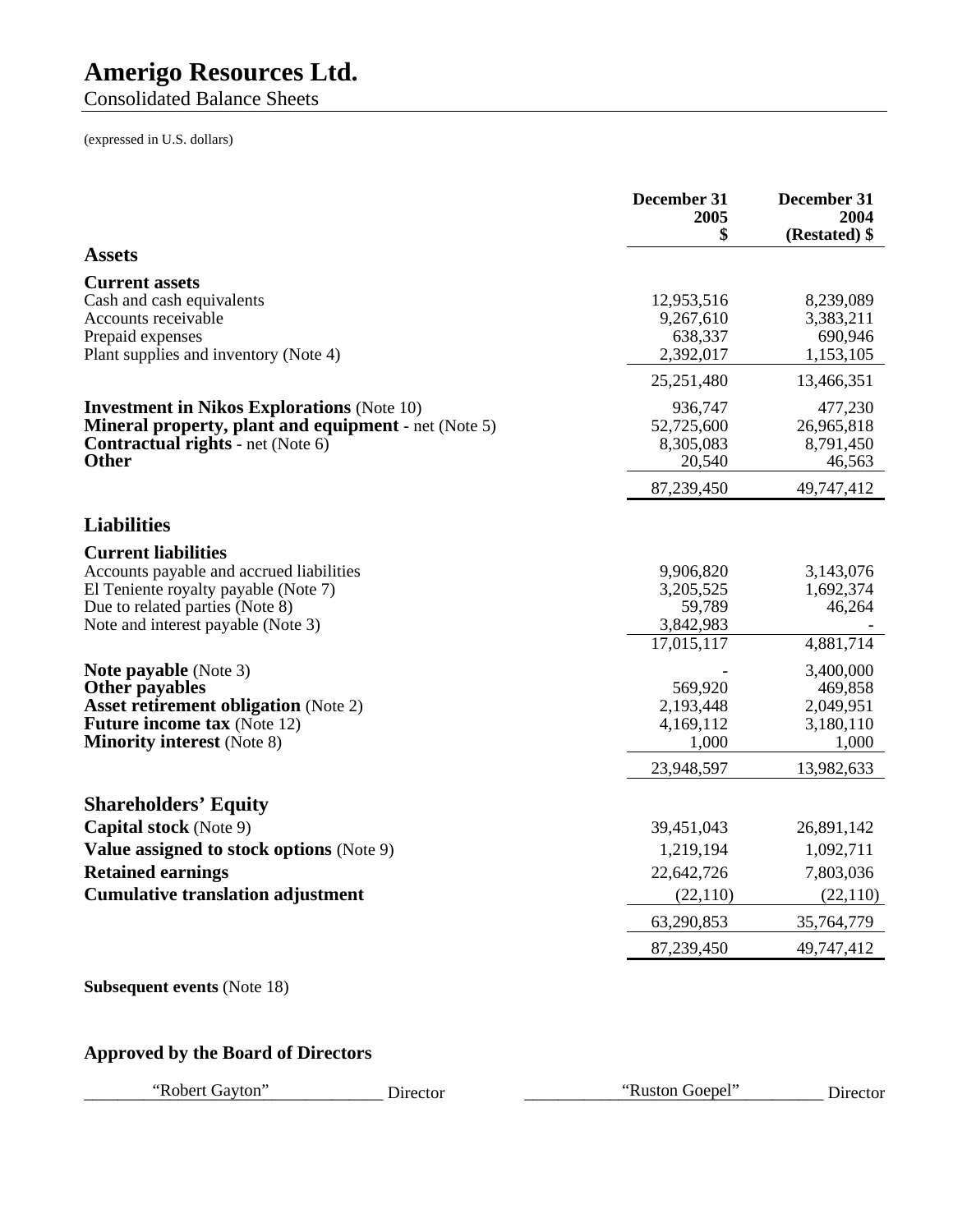Consolidated Statements of Operations

## (expressed in U.S. dollars)

|                                                        | <b>Twelve months</b><br>ended December 31.<br>2005<br>\$ | <b>Twelve months</b><br>ended December 31,<br>2004 (Restated) |
|--------------------------------------------------------|----------------------------------------------------------|---------------------------------------------------------------|
| Revenue, net of smelter and refinery charges           | 52,910,575                                               | 35,241,609                                                    |
| Other revenue                                          | 5,417,507                                                |                                                               |
| <b>Total revenue</b>                                   | 58,328,082                                               | 35,241,609                                                    |
| <b>Costs</b>                                           |                                                          |                                                               |
| Production costs                                       | 24,227,606                                               | 13,419,698                                                    |
| El Teniente royalty (Note 7)                           | 8,437,862                                                | 4,771,005                                                     |
| Depreciation and amortization                          | 1,338,189                                                | 1,127,386                                                     |
| Administration                                         | 1,206,267                                                | 912,861                                                       |
| Transportation                                         | 671,328                                                  | 593,597                                                       |
| Asset retirement accretion cost                        | 143,497                                                  | 134,109                                                       |
| <b>Cost of sales</b>                                   | 36,024,749                                               | 20,958,656                                                    |
|                                                        | 22,303,333                                               | 14,282,953                                                    |
| <b>Other expenses</b>                                  |                                                          |                                                               |
| Transfer agent and filing fees                         | 75,150                                                   | 140,645                                                       |
| Salaries, consulting and professional fees             | 473,211                                                  | 302,209                                                       |
| Office expense                                         | 228,061                                                  | 169,137                                                       |
| Interest expense                                       | 477,035                                                  | 102,661                                                       |
| Management fees                                        | 259,068                                                  | 379,852                                                       |
| Stock-based compensation (Note 9(b))                   | 545,089                                                  | 154,746                                                       |
| Insurance expense                                      | 48,208                                                   | 39,383                                                        |
| Shareholder information                                | 68,268                                                   | 24,421                                                        |
|                                                        | 2,174,090                                                | 1,313,054                                                     |
| Earnings before the undernoted items                   | 20,129,243                                               | 12,969,899                                                    |
| Write-off of mineral properties (Note 11)              |                                                          | (49, 529)                                                     |
| Gain on disposition of mineral properties (Note 10)    | 427,455                                                  | 146,259                                                       |
| Interest income                                        | 374,604                                                  | 211,041                                                       |
| Investment income (Note 10)                            | 32,062                                                   |                                                               |
| Other income                                           | 94,423                                                   | 54,725                                                        |
| Foreign exchange gain                                  | 1,944,800                                                | 321,158                                                       |
| Earnings before taxes and minority interest            | 23,002,587                                               | 13,653,553                                                    |
| Income tax expense, net of tax recoveries (Note 12)    | 4,390,854                                                | 3,137,107                                                     |
| <b>Earnings before minority interest</b>               | 18,611,733                                               | 10,516,446                                                    |
| <b>Minority interest (Note 8)</b>                      | 619,266                                                  | 466,832                                                       |
| Net earnings for the year                              | 17,992,467                                               | 10,049,614                                                    |
| Retained earnings (Deficit) - Beginning of year        |                                                          |                                                               |
| As previously reported                                 | 8,694,620                                                | (1,165,486)                                                   |
| Accounting changes (Note 2)                            | (891, 584)                                               | (1,081,092)                                                   |
| As restated                                            | 7,803,036                                                | (2, 246, 578)                                                 |
| <b>Dividends</b>                                       | (3,152,777)                                              |                                                               |
| Retained earnings – end of year                        | 22,642,726                                               | 7,803,036                                                     |
| Weighted average number of shares outstanding, basic   | 78,681,602                                               | 63,373,131                                                    |
| Weighted average number of shares outstanding, diluted | 88,403,590                                               | 86,943,597                                                    |
| <b>Earnings per share</b>                              |                                                          |                                                               |
| <b>Basic</b>                                           | 0.2287                                                   | 0.1586                                                        |
| Diluted                                                | 0.2035                                                   | 0.1156                                                        |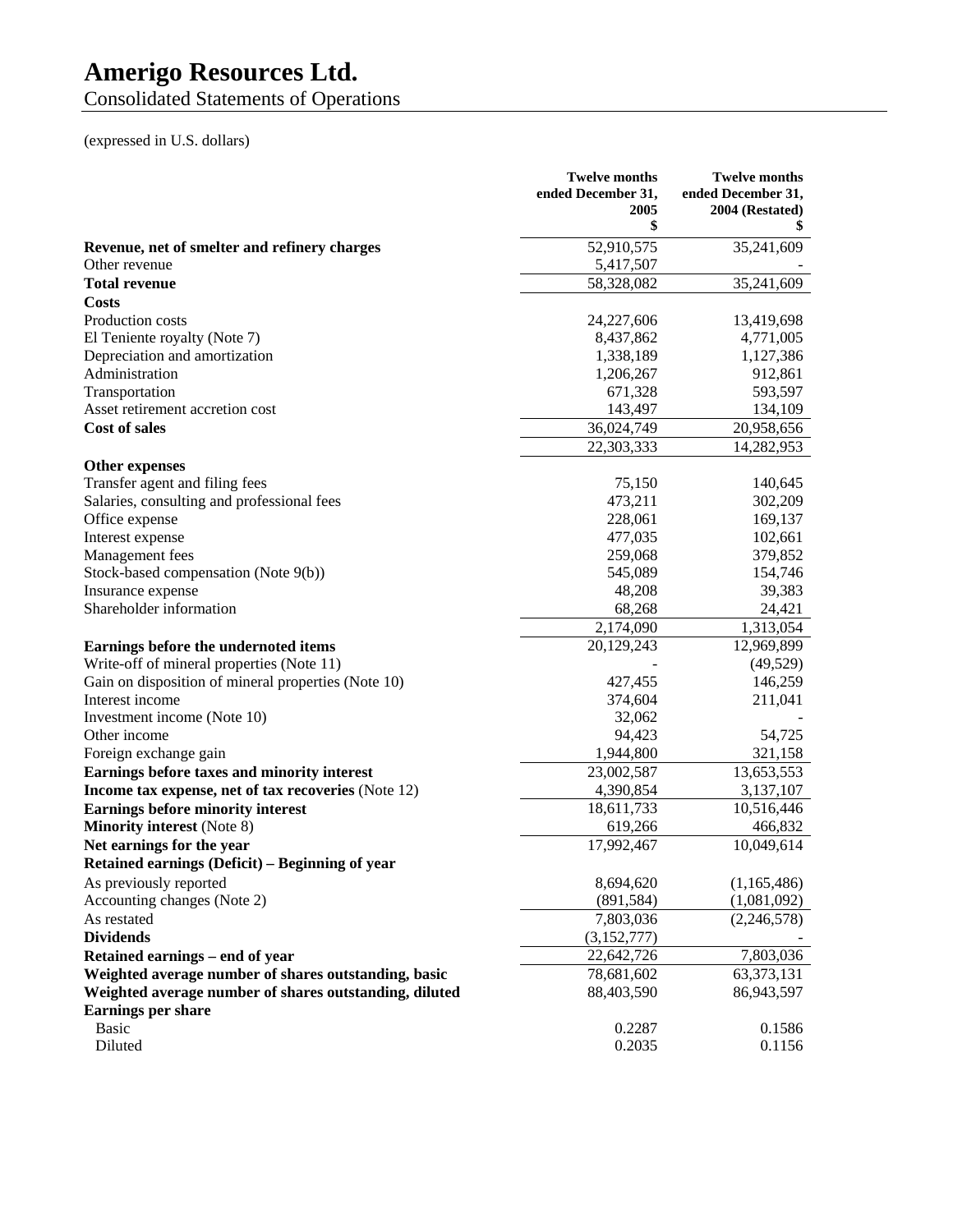Consolidated Statements of Cash Flows

(expressed in U.S. dollars)

|                                                  | <b>Twelve months</b><br>ended December<br>31, 2005 | <b>Twelve months</b><br>ended December<br>31, 2004<br>(Restated) |
|--------------------------------------------------|----------------------------------------------------|------------------------------------------------------------------|
|                                                  | \$                                                 | \$                                                               |
| <b>Cash flows from operating activities</b>      |                                                    |                                                                  |
| Net earnings for the year                        | 17,992,467                                         | 10,049,614                                                       |
| Items not affecting cash -                       |                                                    |                                                                  |
| Income tax expense, net of tax recoveries        | 651,803                                            | 3,051,320                                                        |
| Depreciation and amortization                    | 1,338,189                                          | 1,127,386                                                        |
| Asset retirement accretion cost                  | 143,497                                            | 134,109                                                          |
| Stock-based compensation                         | 545,089                                            | 154,746                                                          |
| Investment income (Note 10)                      | (32,062)                                           |                                                                  |
| Write-off of mineral properties                  |                                                    | 49,529                                                           |
| Gain on disposition of mineral properties        | (427, 455)                                         | (146, 259)                                                       |
|                                                  | 20,211,528                                         | 14,420,445                                                       |
| Changes in non-cash working capital              |                                                    |                                                                  |
| Accounts receivable                              | (5,884,399)                                        | (1,284,654)                                                      |
| Prepaid expenses                                 | 52,609                                             | (624, 887)                                                       |
| Plant, supplies and inventory                    | (1,238,912)                                        | (620, 449)                                                       |
| Accounts payable                                 | 6,763,744                                          | 1,193,529                                                        |
| Due to related parties                           | 13,525                                             | (142, 475)                                                       |
| Note and interest payable                        | 442,983                                            |                                                                  |
| El Teniente royalty payable                      | 1,513,151                                          | 1,088,266                                                        |
| Net cash provided by operating activities        | 21,874,229                                         | 14,029,775                                                       |
| <b>Cash flows from investing activities</b>      |                                                    |                                                                  |
| Purchase of property, plant and equipment        | (26, 682, 309)                                     | (10, 646, 958)                                                   |
| Net cash used in investing activities            | (26, 682, 309)                                     | (10, 646, 958)                                                   |
| <b>Cash flows from financing activities</b>      |                                                    |                                                                  |
| Repayment of Enami loans                         |                                                    | (1,397,166)                                                      |
| Issuance of shares for cash – net of issue costs | 12, 141, 295                                       | 1,733,353                                                        |
| Payment of dividends                             | (3,152,777)                                        |                                                                  |
| Other payables                                   | 523,656                                            | 113,370                                                          |
| Net cash provided by financing activities        | $\overline{9,}512,174$                             | 449,557                                                          |
| Increase in cash and cash equivalents due to     |                                                    |                                                                  |
| exchange rate changes                            | 10,333                                             | 40,926                                                           |
| Net increase in cash and cash equivalents        | 4,714,427                                          | 3,872,670                                                        |
| Cash and cash equivalents - Beginning of         |                                                    |                                                                  |
| year                                             | 8,239,089                                          | 4,366,419                                                        |
| Cash and cash equivalents - End of year          | 12,953,516                                         | 8,239,089                                                        |

**Supplemental disclosure with respect to cash flows (Note 13)**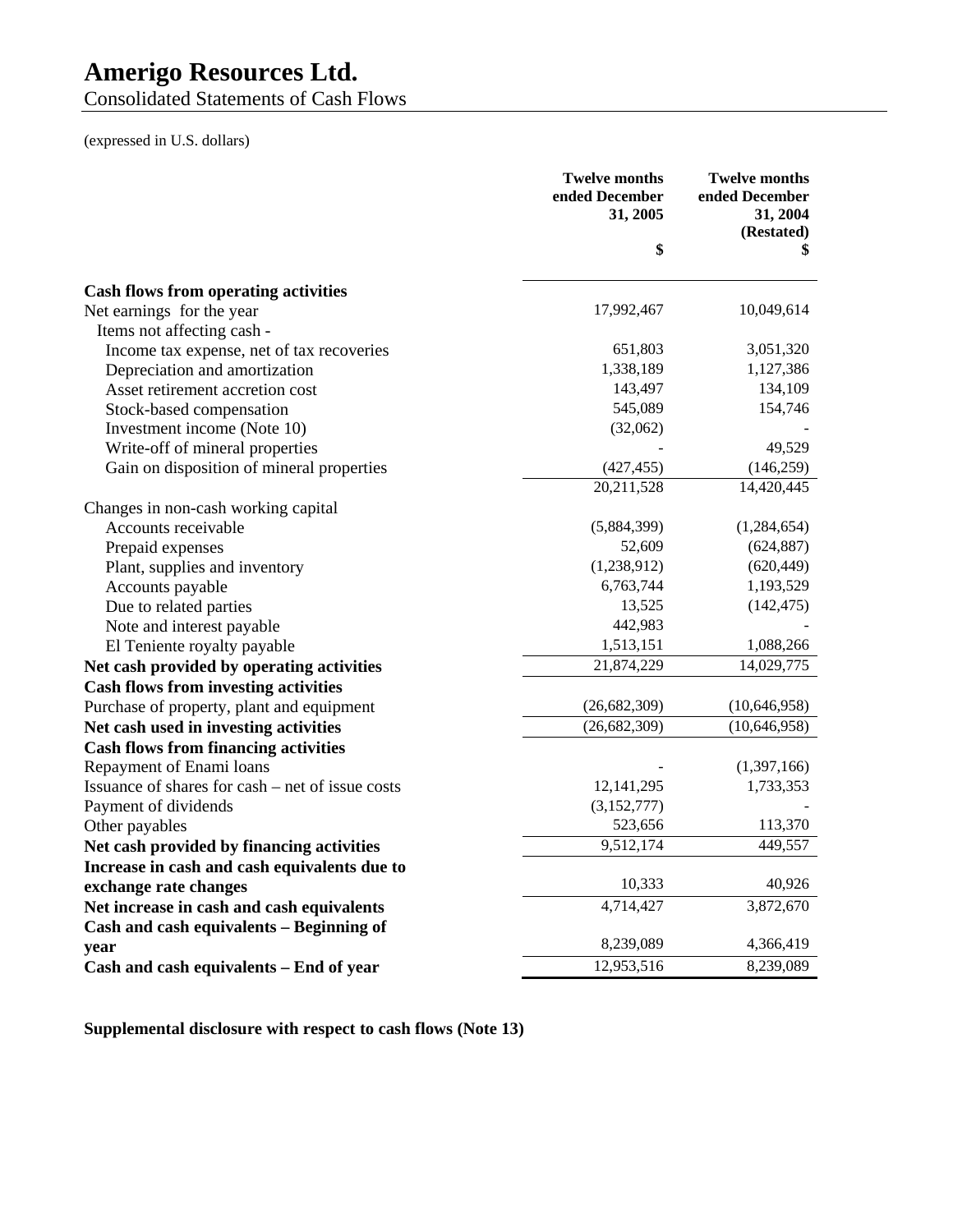Consolidated Statements of Shareholders' Equity

(expressed in U.S. dollars)

|                                                        | No. of shares | <b>Common shares</b><br>Amount<br>\$) | <b>Retained</b><br><b>Earnings</b><br>(Deficit)<br>$($ \$) | <b>Value</b><br>assigned<br>to stock options<br>$($)$ | <b>Cumulative</b><br><b>Translation</b><br><b>Adjustment</b><br>$($ \$) | Capital<br>stock<br>to be<br>issued<br>$($ \$) | Shareholders'<br>equity<br>$($)$ |
|--------------------------------------------------------|---------------|---------------------------------------|------------------------------------------------------------|-------------------------------------------------------|-------------------------------------------------------------------------|------------------------------------------------|----------------------------------|
| Balance - Dec. 31, 2003                                | 60,197,876    | 24,813,185                            | (2, 246, 578)                                              | 986,390                                               | (22, 110)                                                               | 294,062                                        | 23,842,949                       |
| Issue of shares                                        |               |                                       |                                                            |                                                       |                                                                         |                                                |                                  |
| Exercise of warrants<br>Exercise of stock              | 4,767,195     | 1,934,553                             |                                                            |                                                       |                                                                         |                                                | 1,934,553                        |
| options                                                | 230,000       | 94,979                                |                                                            |                                                       |                                                                         |                                                | 94,979                           |
| Options granted<br>Transfer of value<br>on exercise of |               |                                       |                                                            | 154,746                                               |                                                                         |                                                | 154,746                          |
| stock options                                          |               | 48,425                                |                                                            | (48, 425)                                             |                                                                         |                                                |                                  |
| Capital stock to be issued                             |               |                                       |                                                            |                                                       |                                                                         | (294,062)                                      | (294,062)                        |
| Net earnings for                                       |               |                                       |                                                            |                                                       |                                                                         |                                                |                                  |
| the year<br>Balance-                                   |               |                                       | 10,049,614                                                 |                                                       |                                                                         |                                                | 10,049,614                       |
| Dec. 31, 2004                                          | 65,195,071    | 26,891,142                            | 7,803,036                                                  | 1,092,711                                             | (22, 110)                                                               |                                                | 35,764,779                       |
| Issue of shares                                        |               |                                       |                                                            |                                                       |                                                                         |                                                |                                  |
| <b>Exercise of warrants</b><br>Exercise of stock       | 20,317,773    | 11,404,599                            |                                                            |                                                       |                                                                         |                                                | 11,404,599                       |
| options                                                | 713,000       | 736,696                               |                                                            |                                                       |                                                                         |                                                | 736,696                          |
| Options granted                                        |               |                                       |                                                            | 545,089                                               |                                                                         |                                                | 545,089                          |
| Transfer of value                                      |               |                                       |                                                            |                                                       |                                                                         |                                                |                                  |
| on exercise of                                         |               |                                       |                                                            |                                                       |                                                                         |                                                |                                  |
| stock options                                          |               | 418,606                               |                                                            | (418, 606)                                            |                                                                         |                                                |                                  |
| Dividends paid<br>Net earnings                         |               |                                       | (3,152,777)                                                |                                                       |                                                                         |                                                | (3,152,777)                      |
| for the year                                           |               |                                       | 17,992,467                                                 |                                                       |                                                                         |                                                | 17,992,467                       |
|                                                        |               |                                       |                                                            |                                                       |                                                                         |                                                |                                  |
| Balance-                                               |               |                                       |                                                            |                                                       |                                                                         |                                                |                                  |
| Dec. 31, 2005                                          | 86,225,844    | 39,451,043                            | 22,642,726                                                 | 1,219,194                                             | (22, 110)                                                               |                                                | 63,290,853                       |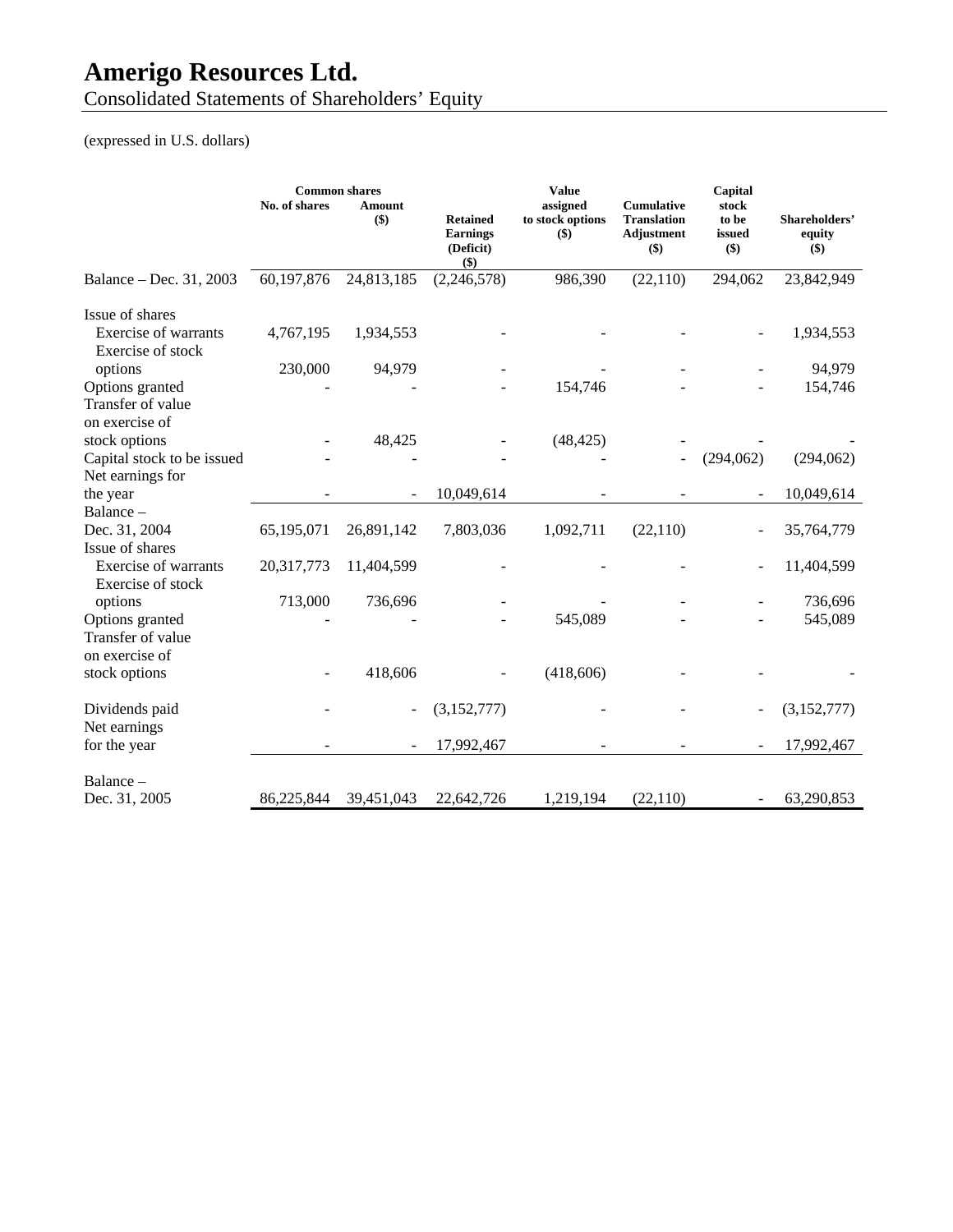Notes to Consolidated Financial Statements December 31, 2005 and 2004

(expressed in U.S. dollars)

### **1 Operations**

Amerigo Resources Ltd. ("the Company") was incorporated under the laws of British Columbia, Canada.

The Company is engaged in the business of producing copper and molybdenum concentrates with operations in Chile.

### **2 Significant accounting policies**

#### **Generally accepted accounting principles**

These consolidated financial statements have been prepared in accordance with accounting principles generally acceptable in Canada.

#### **Basis of presentation**

These consolidated financial statements include the accounts of the Company and its subsidiaries, Templo Dorado S.A. de C.V. (inactive), Amerigo International Holdings Corp., Amerigo Resources Ltd. Chile I Limitada, Amerigo Resources Ltd. Chile II Limitada, Minera Valle Central S.A, Amerigo Banking Corporation and Amerigo Investments Limited. The results of the operations of these subsidiaries, except for Templo Dorado S.A. de C.V., were consolidated from July 1, 2003. All significant intercompany transactions and balances have been eliminated.

Certain comparative figures have been reclassified to conform with the basis of presentation adopted in the current period.

#### **Use of estimates**

The preparation of financial statements in conformity with Canadian generally accepted accounting principles requires management to make estimates and assumptions that affect the reported amount of assets and liabilities and disclosure of contingent assets and liabilities at the date of the financial statements and the reported amount of revenues and expenses during the period. Actual results may differ from those estimates.

The most significant estimates are related to the physical and economic lives of mineral assets and their recoverability, the estimation of the Company's asset retirement obligations and the measurement of stockbased compensation.

#### **Foreign currency translation**

The Company's subsidiaries are considered integrated operations and are translated using the temporal method. Under this method, monetary assets and liabilities are translated into U.S. dollars at the balance sheet date rate of exchange, and non-monetary assets and liabilities at historical rates. Revenues and expenses are translated at appropriate transaction date rates. Gains and losses on translation are included in income.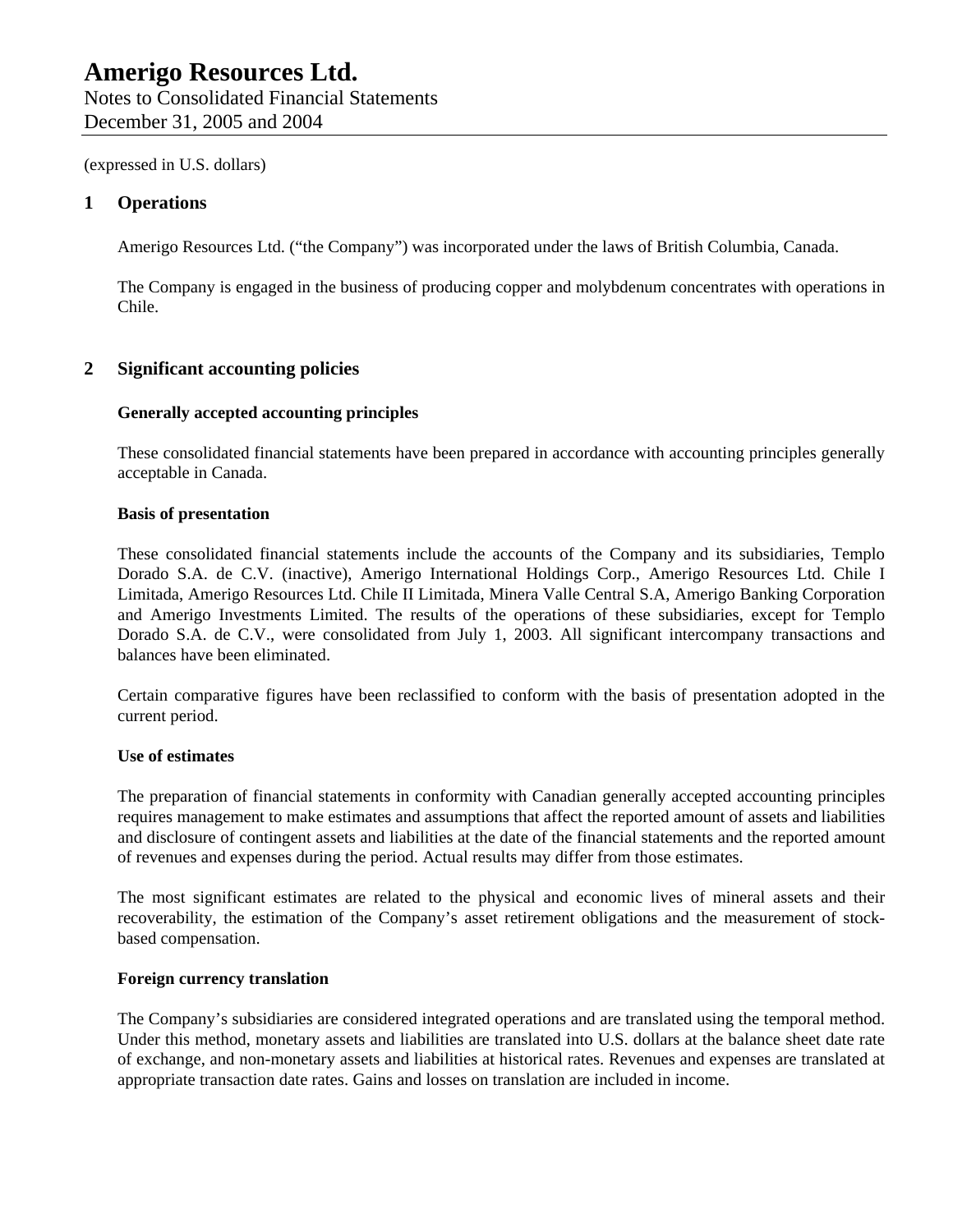#### **Cash and cash equivalents**

Cash and cash equivalents consist of cash on deposit and highly liquid investments that are readily convertible into cash with maturities of three months or less when purchased. Interest earned is recognized immediately in operations.

#### **Investment in Nikos Explorations**

On June 30, 2005 the Company increased its holdings to 27% of the outstanding shares of Nikos Explorations Ltd. ("Nikos"), and is considered to have significant influence in this investment. Accordingly, the Company started using the equity method to account for its investment in Nikos. The Company had previously considered the Nikos shares to be a long-term investment and used the cost method to account for the investment.

#### **Mineral property, plant and equipment**

Plant and equipment are carried at cost. Assets used in commercial production are subject to depreciation on the basis described below:

Plant and infrastructure and major equipment are depreciated using the unit of production method over the lesser of the useful life of the asset or the estimated life of the mineral resource. Other fixed assets are depreciated over the useful life of the asset on a straight-line basis.

Unit of production method is defined as contained pounds of copper produced over estimated production under the tailings supply agreement. The tailings supply agreement has a term extending to the later of 2021 or the date at which a predetermined amount of copper in tailings from El Teniente has been delivered.

#### **Asset retirement obligations**

Minera Valle Central S.A. ("MVC") a copper and molybdenum concentrate producer in Chile, is obligated through its operating contract with Corporación Nacional del Cobre de Chile ("Codelco") to remove the facilities and equipment being used in its operations and to leave the land occupied by its operations clean and clear within six months of expiry of the contract or any extensions thereof. On January 1, 2004 the Company adopted new accounting standards for site restoration obligations, which require the recognition of a liability for estimated future restoration costs and the recognition of periodic accretion expense on this liability. To this end the Company obtained an independent assessment of site restoration costs of \$3.5M, which was adjusted to reflect factors such as inflation (estimated at an annual rate of 3%), risk premiums (estimated at 5%) and time value of money (estimated at 7%), which will be accreted over time as required by accounting pronouncements. The Company obtained an independent assessment of asset recovery values and determined it was not necessary to make adjustments to prospective amortization charges.

The adoption of this standard required retroactive application with restatement to prior periods. On adoption, the Company increased its property, plant and equipment by \$1,851,055 and recorded a corresponding asset retirement liability. The asset is being amortized on a straight-line basis. The Company also recognized a future income tax asset of \$19,756, derived from applying a 17% tax rate to the \$1,915,842 asset retirement obligation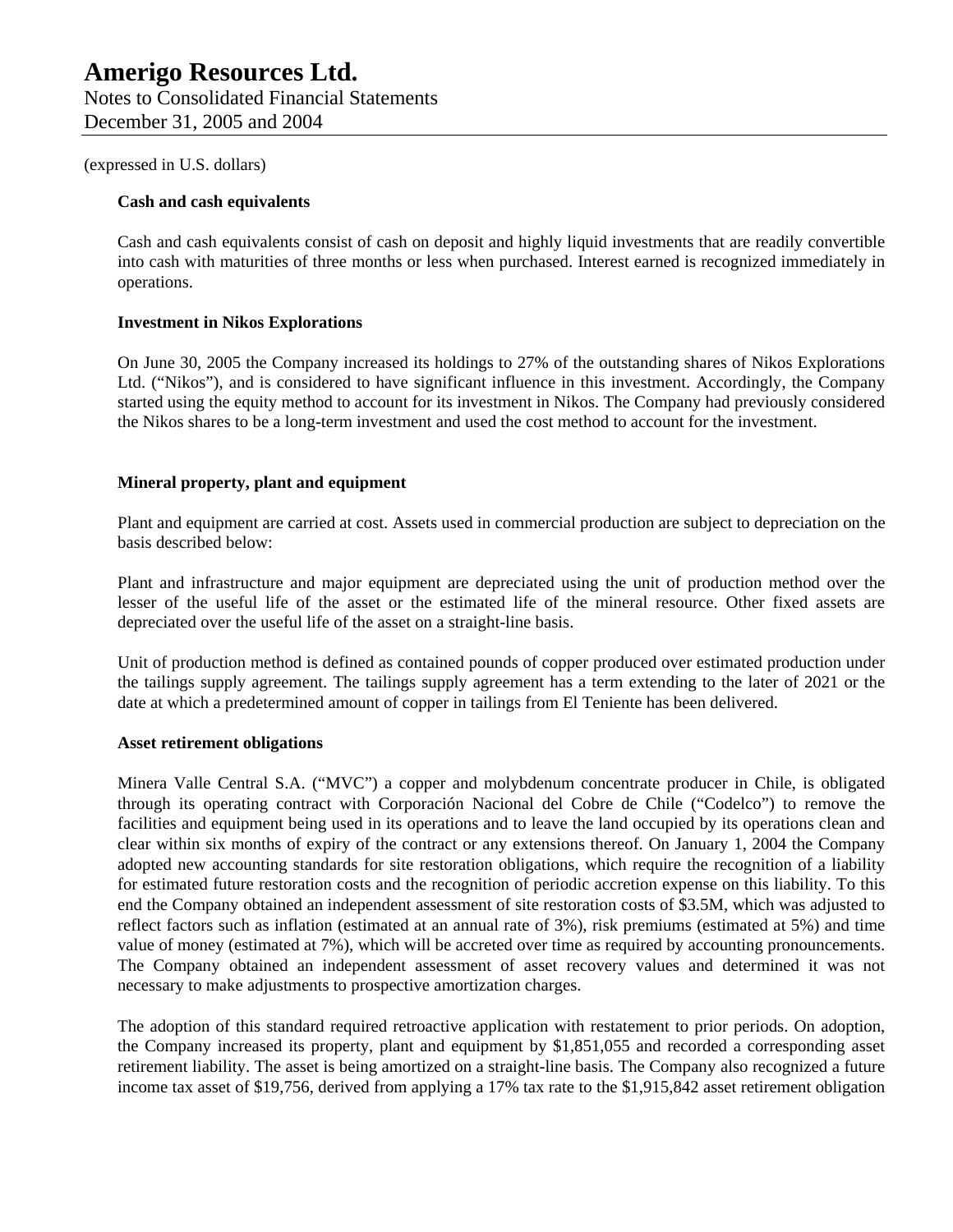less the unamortized balance of the asset of \$1,799,637. Upon recognizing the future income tax asset in the Balance Sheet, the Company booked a corresponding future income tax recovery in 2003 earnings. The combined effect of the retroactive restatement in 2003 earnings was a decrease in earnings of \$96,449 (a \$19,756 income tax recovery, a \$64,787 expense from the liability accretion and a \$51,418 expense from the asset amortization). At December 31, 2004 the asset retirement liability had been accreted to \$2,049,951 and the associated future income tax asset had been adjusted to \$(16,388). In the year ended December 31, 2005, the Company recorded asset retirement accretion costs of \$143,497 and asset retirement amortization charges of \$102,836. At December 31, 2005 the asset retirement liability had been accreted to \$2,193,448 and the associated future income tax asset had been adjusted to \$101,912.

The Company has undertaken a study to determine the impact, if any, that additions to property, plant and equipment during 2005 will have on the estimated asset retirement obligation. Upon completion of this study, expected by mid-2006, the Company will record any adjustments required. It is possible that these adjustments will be material.

#### **Plant supplies and inventory**

Plant supplies are valued at the lower of cost and replacement cost. Concentrate inventory is valued at the lower of cost and net realizable value.

#### **Revenue recognition**

Revenue from the sale of the Company's copper and molybdenum concentrates is recorded net of smelter and refinery charges when persuasive evidence of an arrangement exists, delivery has occurred, the rights and obligations of ownership have passed to the customer and the sale price is known at the time of sale, subject to adjustments during the settlement period. Sales of concentrate are based on written sales agreements with Chile's Empresa Nacional de Minería ("Enami" or the "smelter") for copper sales and with Chile's Molibdenos y Metales S.A. ("Molymet" or the "roaster") for molybdenum sales, which provide that the sale price for copper is the market price at the end of the third month after delivery and the sale price for molybdenum is at the option of the roaster the market price at the end of the first, second or third month after delivery. In 2005 the molybdenum settlement period was three months from the month of delivery; accordingly, all deliveries by the Company in one quarter were sold at market prices prevailing in the following quarter. Sales for copper are provisionally recorded using forward prices and adjustments to revenue are made at the end of each month to reflect changes in market prices until the sale price is settled. Sales for molybdenum are provisionally recorded at the current molybdenum market price and adjustments to revenue are made at the end of month based on monthly prices until the sale price is settled. This practice increases the sensitivity of the Company's reported revenue to increases and decreases in copper and molybdenum prices. In a period of rising prices, not only will the Company record higher revenue for deliveries in the period, but it will also record favourable adjustments to revenue for copper and molybdenum delivered in the prior period. Similarly, in a period of declining prices, the Company will be required to record lower revenues for current deliveries and negative adjustments to revenue for the prior period's deliveries.

Revenue from custom processing of concentrates for others is recognized as other revenue when the processing is completed, the amounts to be received are known and collection is reasonably assured.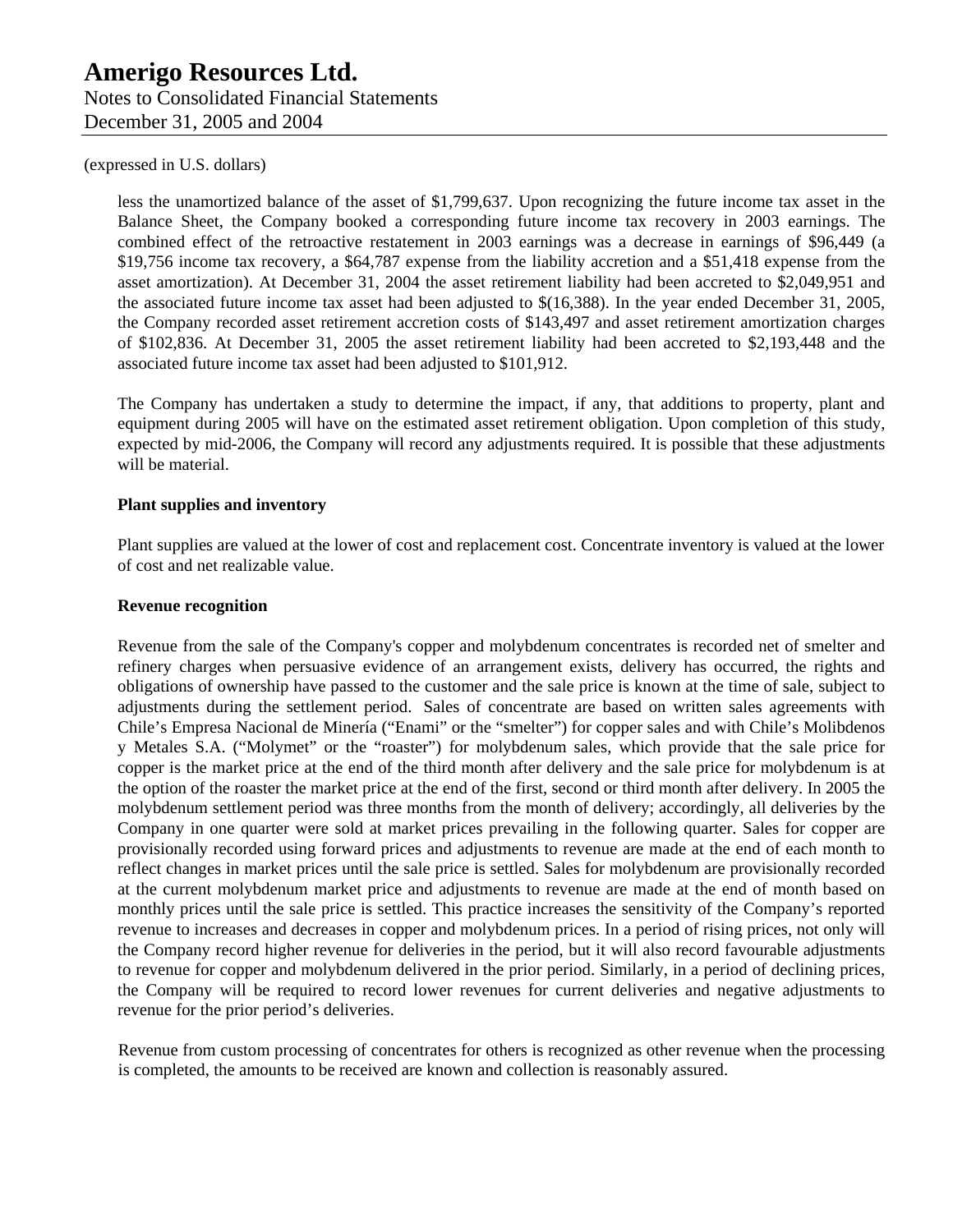Notes to Consolidated Financial Statements December 31, 2005 and 2004

(expressed in U.S. dollars)

#### **Contractual right**

At the time of the acquisition of MVC, the Company assigned the excess of the purchase price over the fair value of the tangible assets acquired to the MVC and Codelco contract for the processing of tailings from the El Teniente mine. This contractual right is amortized using the unit of production method.

#### **Income taxes**

The Company follows the liability method of accounting for income taxes. Under this method, future income tax assets and liabilities are determined based on differences between financial reporting and tax bases of assets and liabilities, measured using substantially enacted tax rates and laws that will be in effect when the differences are expected to reverse.

The Company has determined that future income tax assets from MVC are not to be considered under Canadian GAAP and has booked an adjustment to retained earnings of \$891,584 that eliminates this asset on a consolidated basis.

#### **Stock option plan**

Effective January 1, 2004, the Company adopted the new accounting standard for stock based compensation under which the fair value method of accounting for stock options granted to employees and directors is followed. The adoption of this standard allowed retroactive application with restatement to prior periods. The effect of the retroactive restatement to 2003 earnings was a reduction in earnings of \$984,643.

#### **Earnings per share**

Earnings per common share are calculated using the weighted average number of common shares outstanding during each period. Diluted earnings per common share are calculated using the treasury stock method, which assumes that stock options are only exercised when the exercise price is below the average market price during the period, and that the Company will use the proceeds to purchase its common shares at their average market price during the period.

#### **Variable Interest Entities**

Effective January 1, 2005, the Company adopted Accounting Guideline AcG-15, Consolidation of Variable Interest Entities, which requires consolidation of entities in which the Company has a controlling financial interest. The Company has determined that it has no variable interest entities.

#### **3 Note Payable**

As part consideration for the acquisition of MVC, the Company signed a Note Payable of \$3,400,000. The note, together with accrued interest, is payable on or before July 1, 2006 either in cash or by delivery of the number of shares of Amerigo that is calculated by dividing the total amount of principal and interest outstanding at July 1, 2006 by the average trading price of the Company's shares on the Toronto Stock Exchange during the 30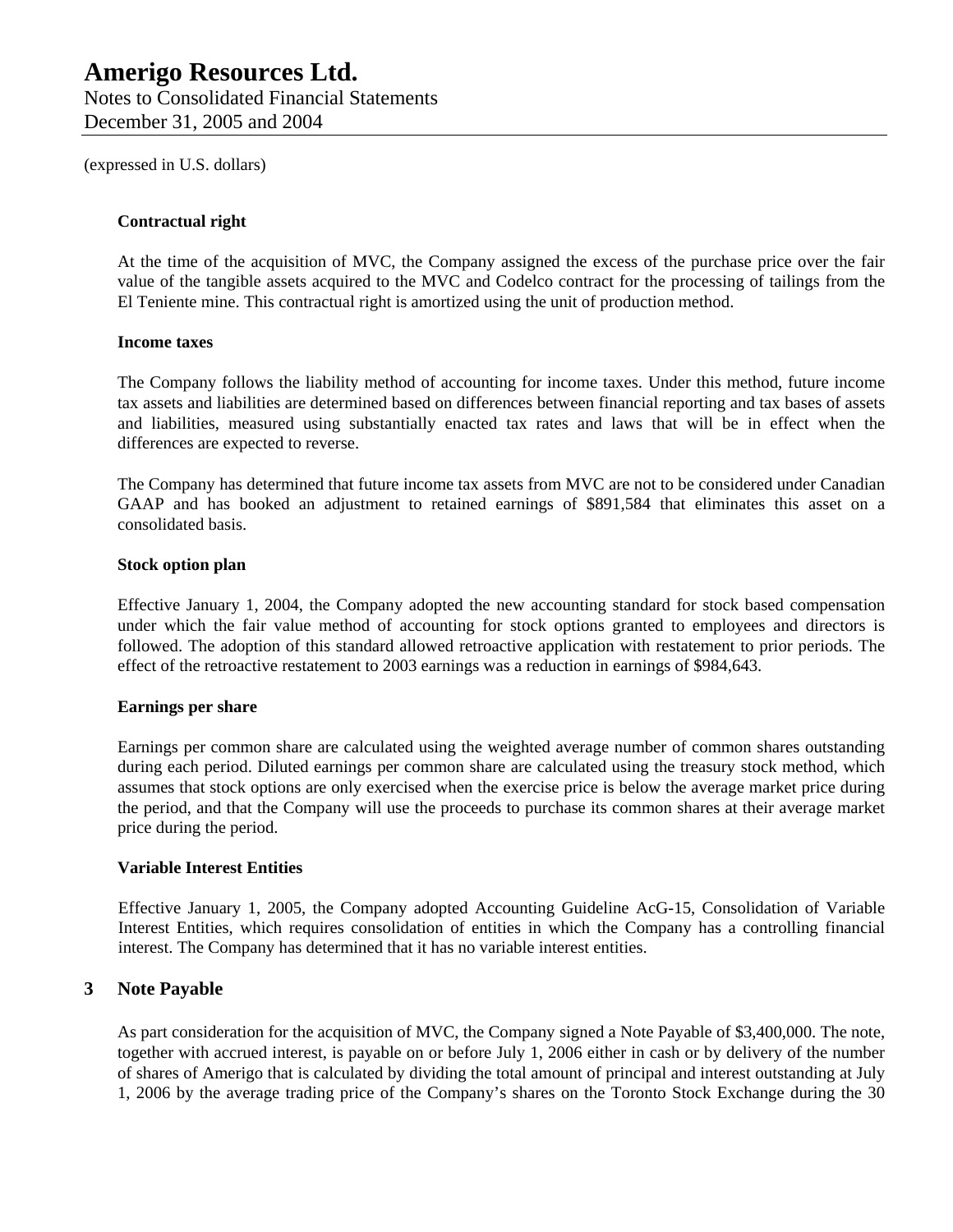days prior to July 1, 2006. Payment in cash or shares is at the option of the Company; however, if the Company chooses to pay in shares, the vendors may elect to receive the payment in cash, together with interest at an annual rate of 5%, on or before July 1, 2008.

#### **4 Plant supplies and inventory**

|                       | December 31,<br>2005 | December 31,<br>2004 |
|-----------------------|----------------------|----------------------|
| Plant supplies        | 1,023,225            | 1,028,955            |
| Concentrate inventory | 1,368,792            | 124,150              |
|                       | 2,392,017            | 1,153,105            |

#### **5 Mineral property, plant and equipment**

|                                                                      | December 31,<br>2005      | December 31,<br>2004      |
|----------------------------------------------------------------------|---------------------------|---------------------------|
| Plant and infrastructure<br>Machinery and equipment and other assets | 24,224,921<br>30,861,640  | 18,352,844<br>10,051,408  |
| Accumulated depreciation and amortization                            | 55,086,561<br>(2,360,961) | 28,404,252<br>(1,438,434) |
|                                                                      | 52,725,600                | 26,965,818                |

### **6 Contractual rights**

At the time of the acquisition of MVC, the Company assigned the excess of the purchase price over the fair value of the tangible assets acquired to the MVC and Codelco contract for the processing of tailings from the El Teniente mine. The value of this contractual right was determined to be \$8,029,185. A future income tax liability of \$1,364,961 was recorded in connection with the contractual rights at which time the value of the rights was increased to \$9,394,146. The contract right and the associated future income tax liability are amortized using the unit of production method.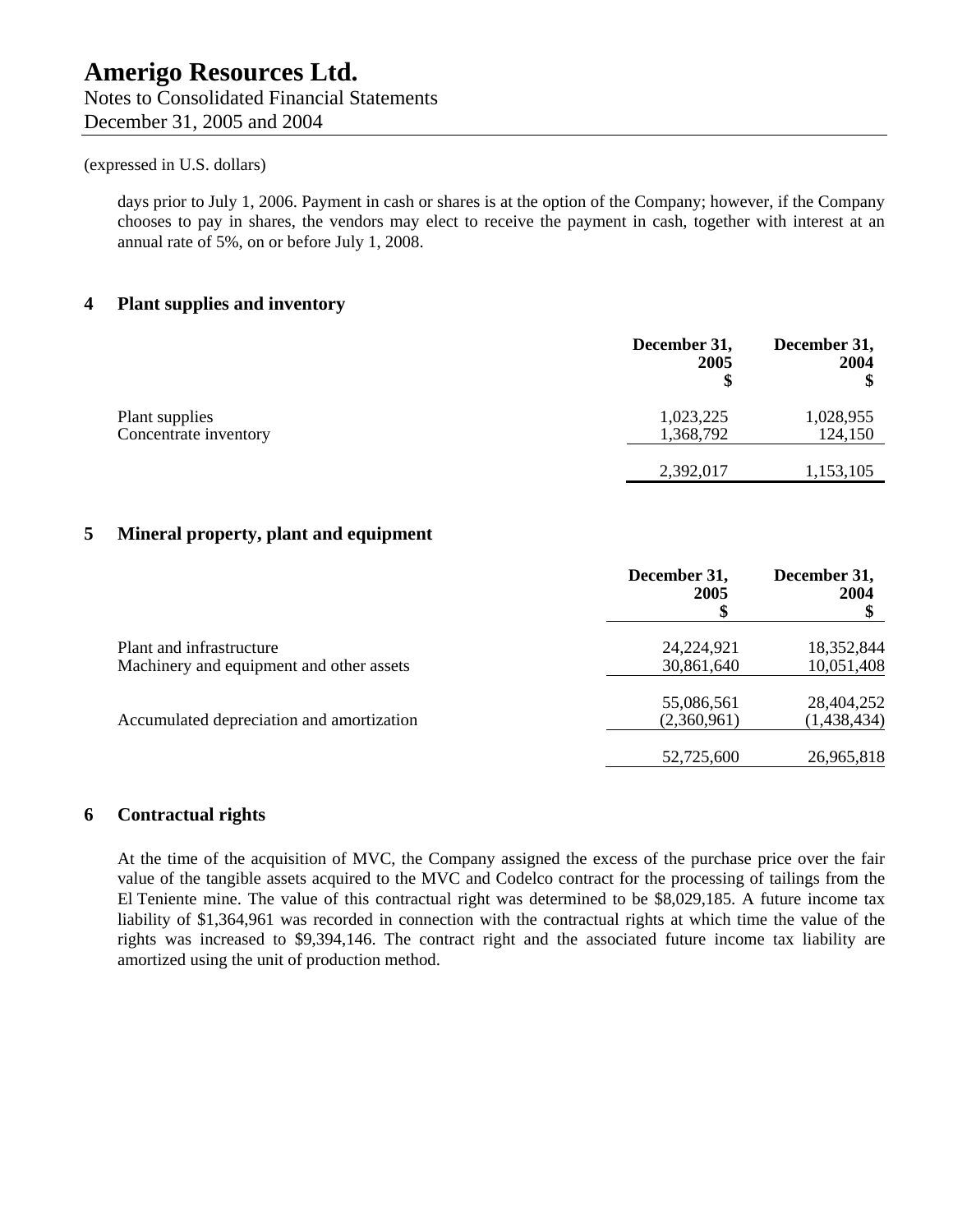Notes to Consolidated Financial Statements December 31, 2005 and 2004

(expressed in U.S. dollars)

|                          | December 31,<br>2005 | December 31,<br>2004 |
|--------------------------|----------------------|----------------------|
| Contractual rights       | 9,394,146            | 9,394,146            |
| Accumulated amortization | (1,089,063)          | (602, 696)           |
|                          | 8,305,083            | 8,791,450            |

### **7 El Teniente Royalty payable**

MVC has a contract with Codelco through at least 2021 to process the tailings from the El Teniente mine in Chile. MVC pays a royalty on copper produced by MVC to Codelco – El Teniente based on a formula that considers both the price of copper and the copper content in the tailings. No royalties are payable if the copper price is below \$0.80 per pound (for copper content in tailings between 0.09% and 0.1499%); if the copper price is between \$0.80 and \$0.95 the royalty varies on a sliding scale from 0 to 10%; if the copper price is between \$0.95 and \$1.30 the royalty is 10%; and if the copper price is \$1.30 or higher, the maximum royalty of 13.5% is payable.

Royalty payments for copper production are calculated using the average LME price for copper for the third month following delivery, and invoiced by Codelco - El Teniente on a monthly basis within 30 days of the end of the third month following the month of delivery of the tailings; payment to Codelco - El Teniente is made within 10 days of receipt of invoices. Accordingly, royalties payable to Codelco - El Teniente are classified as current liabilities. Adjustments to the El Teniente royalty are recorded on a monthly basis for copper price changes during the settlement period.

Starting on January 1, 2006, MVC will pay to Codelco - El Teniente a royalty for copper extracted from Colihues calculated on a sliding scale from 3% if the copper price is below \$0.80 per pound to a maximum of 15% if the copper price is at \$1.35 per pound or higher. The royalty is calculated using half the volume of tailings extracted from Colihues, at an assumed copper grade of 0.32% and an assumed recovery rate of 40%.

As of June 2005 MVC also pays to Codelco - El Teniente a 10% royalty of MVC's net revenue received from the sale of molybdenum concentrates.

### **8 Related party transactions**

#### a) Minority Interest

The Company holds its interest in MVC through its subsidiary Amerigo International Holdings Corp. ("Amerigo International"). Amerigo International is controlled by the Company and is a wholly-owned subsidiary, except for certain outstanding Class A shares which are shown on the Company's Balance Sheet as Minority Interest at their book value of \$1,000. The Class A shares are owned indirectly by two directors of the Company.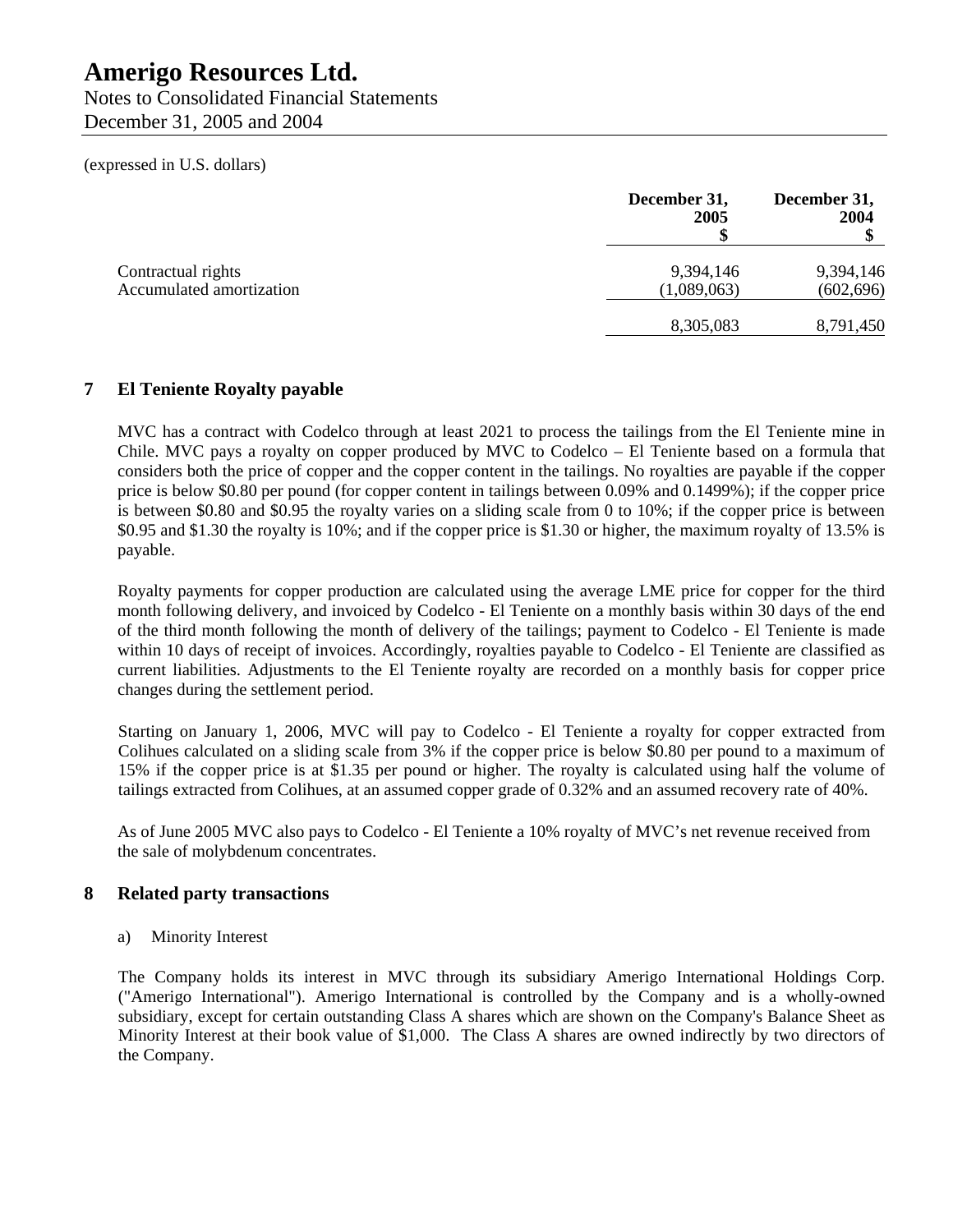The holders of the Class A shares are not entitled to any dividend or to other participation in the profits of Amerigo International, except for a total royalty dividend calculated as follows:

- \$0.01 for each pound of copper equivalent produced by MVC or any successor entity to MVC if the price of copper is under \$0.80, or
- \$0.015 for each pound of copper equivalent produced by MVC or any successor entity to MVC if the price of copper is \$0.80 or more.

During the year ended December 31, 2005, royalty dividends totaling \$619,266 were paid or accrued to the Amerigo International Class A shareholders on the basis described above. The total of the royalty dividends is shown as Minority Interest in the Consolidated Statement of Operations. At December 31, 2005 \$59,789 of this amount was payable.

b) Management fees

During the year ended December 31, 2005 the Company paid or accrued \$259,068 in management fees to certain directors and officers of the Company.

c) Directors fees and remuneration to officers

During the year ended December 31, 2005 the Company paid or accrued \$96,864 in directors' fees to independent directors and \$86,631 in consulting fees to certain officers of the Company. Directors' fees and consulting fees to officers are categorized as Salaries, Consulting and Professional Fees in the Company's consolidated financial statements.

d) At December 31, 2005 an officer of the Company acted as an officer of Nikos (Note 9). At the time of the disposition of mineral properties described in Note 9, no officers or directors of the Company served as directors or officers of Nikos.

#### **9 Capital stock**

Authorized - Unlimited common shares without par value

#### **a) Summary of capital stock issued in the period**

In the year ended December 31, 2005 the Company received \$11,404,599 from the exercise of 20,317,773 share purchase warrants at exercise prices ranging from Cdn\$0.25 to Cdn\$0.70 per share purchase warrant. The Company also received \$736,696 from the exercise of 713,000 stock options at exercise prices ranging from Cdn\$0.36 to Cdn\$1.60 per stock option.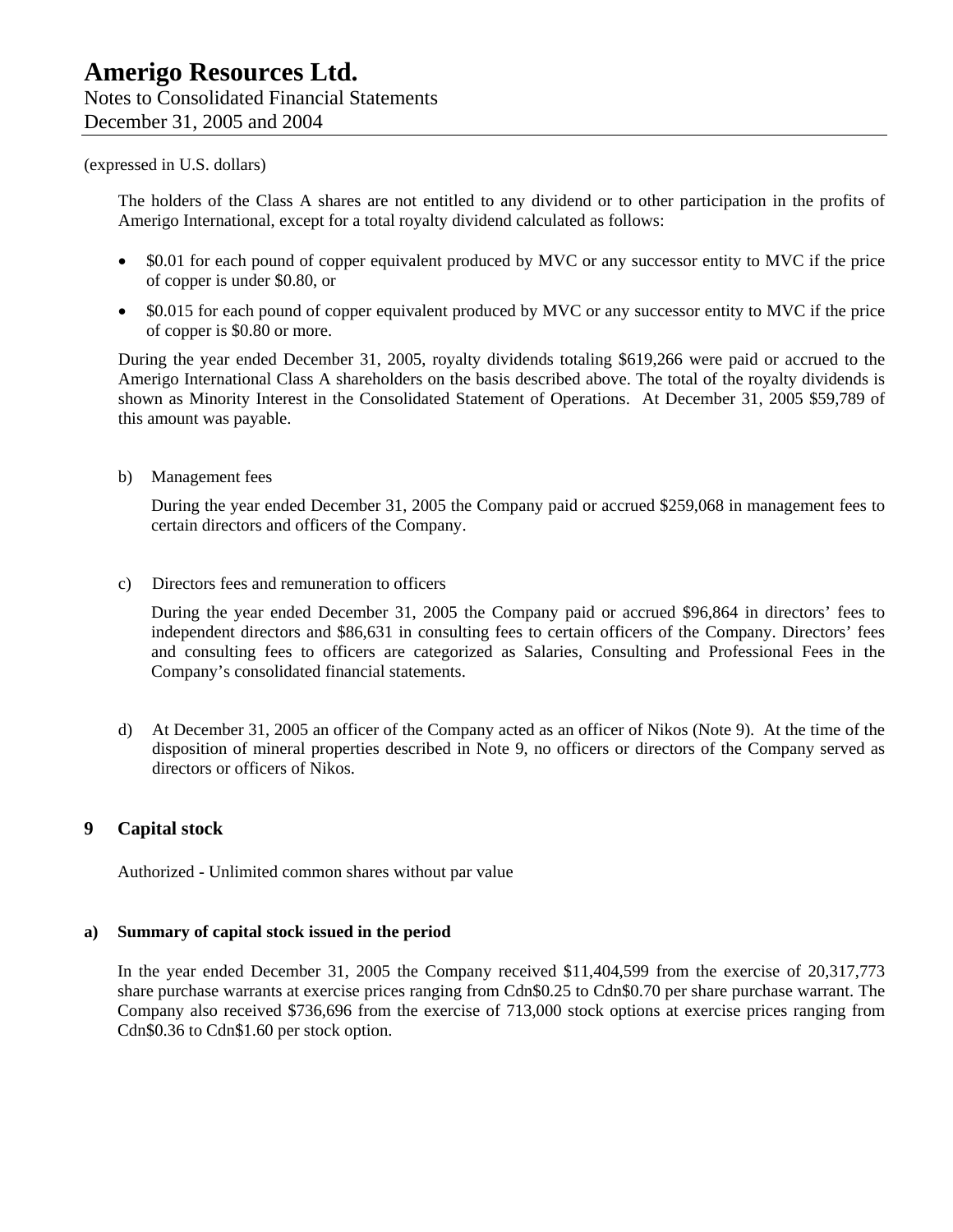Notes to Consolidated Financial Statements December 31, 2005 and 2004

(expressed in U.S. dollars)

#### **b) Stock options**

#### **Stock option plan**

The Company established a stock option plan (the Plan) on April 2, 2003. The Board of Directors of the Company (the Board) administers the Plan, whereby it may from time to time grant options to purchase common shares of the Company to directors, officers, key employees and certain other persons who provide services to the Company or its subsidiaries. The maximum aggregate number of common shares issuable under the Plan will not exceed 5,194,569 and the aggregate number of common shares reserved for issuance to any one person under the Plan in any 12-month period must not exceed 5% of the outstanding common shares of the Company, on a non-diluted basis. The exercise price of an option is determined by the Board and shall be no less than the closing price of the common shares on the Exchange on the day preceding the date of grant, less the maximum discount permitted by the policies of the Exchange subject to the minimum exercise price per common share permitted by the Exchange. Options must be exercised within a five year period from the date of grant. Vesting periods are determined by the Board.

A summary of the Company's stock options at December 31, 2005 and December 31, 2004 and the changes for the twelve-month periods ending on those dates is presented below:

|                           | <b>Twelve months ended</b><br><b>December 31, 2005</b> |                                                      |                        | <b>Twelve months ended</b><br><b>December 31, 2004</b> |
|---------------------------|--------------------------------------------------------|------------------------------------------------------|------------------------|--------------------------------------------------------|
|                           | Outstanding<br>options                                 | Weighted<br>average<br>exercise<br>price<br>$Cdn$ \$ | Outstanding<br>options | Weighted<br>average<br>exercise<br>price<br>$Cdn$ \$   |
| Balance – start of period | 1,675,000                                              | 1.14                                                 | 1,680,000              | 0.96                                                   |
| Granted                   | 1,335,000                                              | 1.62                                                 | 225,000                | 1.85                                                   |
| Exercised                 | (713,000)                                              | 1.24                                                 | (230,000)              | 0.54                                                   |
| Expired                   |                                                        |                                                      |                        |                                                        |
| Balance – end of period   | 2,297,000                                              | 1.39                                                 | 1,675,000              | 1.14                                                   |

On January 7, 2005 the Company granted stock options to purchase an aggregate of 1,185,000 common shares to directors, officers and employees, with an exercise price of Cdn\$1.60 per share, expiring on January 7, 2010. The Company recorded a stock-based compensation of \$504,760 associated with this option grant.

On August 30, 2005 the Company granted stock options to purchase an aggregate of 150,000 common shares to Michael Kuta, the Company's Corporate Secretary and General Counsel, with an exercise price of Cdn\$1.77 per share, expiring on August 30, 2010. The Company recorded a stock-based compensation of \$40,329 associated with this option grant.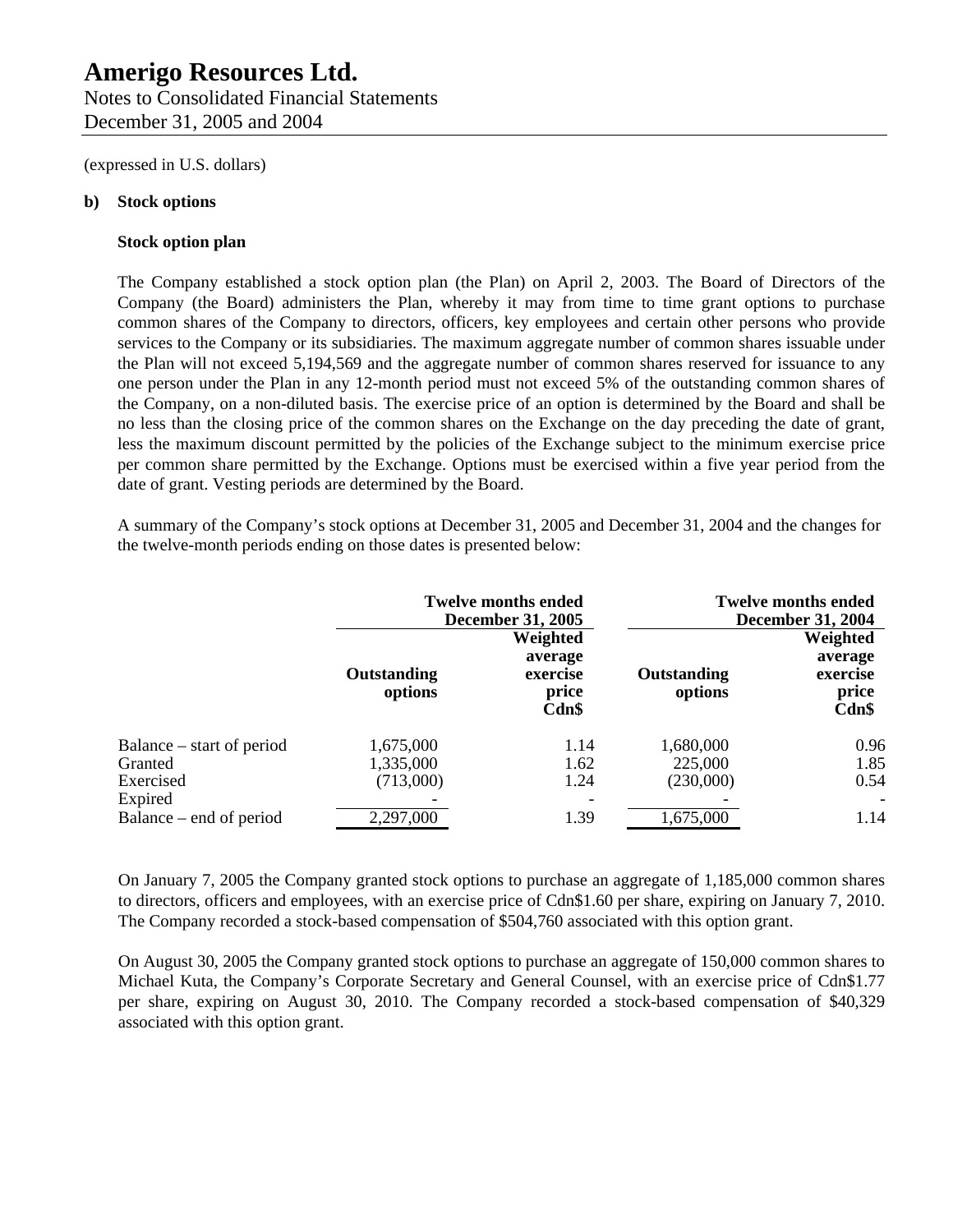On May 11, 2004 the Company granted stock options to purchase an aggregate of 75,000 common shares to Aurora Davidson, the Company's Chief Financial Officer, with an exercise price of Cdn\$1.55 per share, expiring on May 11, 2009. The Company recorded a stock-based compensation of \$41,153 associated with this option grant.

On October 5, 2004 the Company granted stock options to purchase an aggregate of 150,000 common shares to Robert Gayton and Ruston Goepel, directors of the Company, with an exercise price of Cdn\$2.00 per share, expiring on October 5, 2009. The Company recorded a stock-based compensation of \$113,593 associated with this option grant.

#### **Value assigned to stock options**

|                                                        | <b>December 31, 2005</b> | <b>December 31, 2004</b> |
|--------------------------------------------------------|--------------------------|--------------------------|
| Balance – beginning of period                          | 1,092,711                | 986,390                  |
| Options granted                                        | 545,089                  | 154,746                  |
| Transfer to capital stock on exercise of stock options | (418,606)                | (48, 425)                |
| Balance – end of period                                | 1,219,194                | 1,092,711                |

The Company estimated that the weighted average fair value of the options granted in January 2005 was \$0.43 per option by using the Black-Scholes Option Pricing Model with the following weighted average assumptions:

| Expected dividend yield         | $0\%$   |
|---------------------------------|---------|
| Expected stock price volatility | 29.3%   |
| Risk-free interest rate         | 3.08%   |
| Expected life of options        | 5 years |

The Company estimated that the weighted average fair value of the options granted in August 2005 was \$0.27 per option by using the Black-Scholes Option Pricing Model with the following weighted average assumptions:

| Expected dividend yield         | 5.1%    |
|---------------------------------|---------|
| Expected stock price volatility | 30.7%   |
| Risk-free interest rate         | 3.4%    |
| Expected life of options        | 5 years |

The Company estimated that the fair value of 75,000 options granted in May 2004 was \$0.55 per option by using the Black-Scholes Option Pricing Model with the following weighted average assumptions:

| Expected dividend yield         | $0\%$   |
|---------------------------------|---------|
| Expected stock price volatility | 51.6%   |
| Risk-free interest rate         | 4.00%   |
| Expected life of options        | 5 years |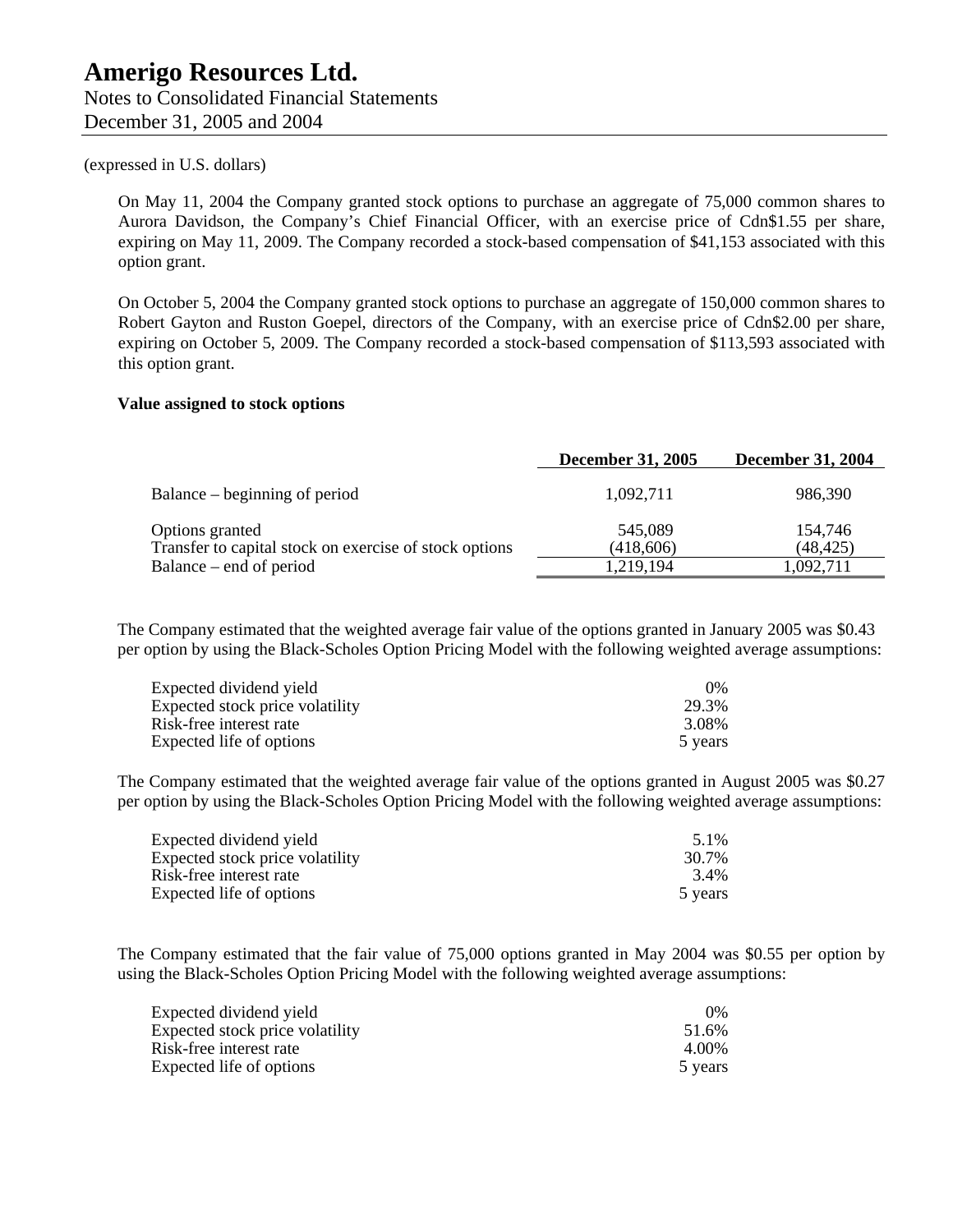Notes to Consolidated Financial Statements December 31, 2005 and 2004

(expressed in U.S. dollars)

The Company estimated that the fair value of 150,000 options granted in October 2004 was \$0.76 per option by using the Black-Scholes Option Pricing Model with the following weighted average assumptions:

| Expected dividend yield         | 0%      |
|---------------------------------|---------|
| Expected stock price volatility | 50%     |
| Risk-free interest rate         | 4.10%   |
| Expected life of options        | 5 years |

The following stock options were outstanding and exercisable as at December 31, 2005:

| Range of<br>exercise<br>prices<br>Cdn\$ | <b>Number</b><br>exercisable | Weighted<br>average<br>remaining<br>contractual life | Weighted<br>average exercise<br>price<br>Cdn\$ |
|-----------------------------------------|------------------------------|------------------------------------------------------|------------------------------------------------|
| $0.36$ to $2.00$                        | 2,297,000                    | 3.46 years                                           | 1.39                                           |

#### **c) Warrants**

During the year ended December 31, 2005, 20,317,773 warrants with exercise prices ranging from Cdn\$0.25 to Cdn\$0.70 were exercised for net proceeds of \$11,404,599.

On June 20, 2005, 6,243 warrants with an exercise price of Cdn\$0.70 expired unexercised. There are no warrants outstanding at December 31, 2005.

#### **d) Dividends**

On September 1, 2005 the Company paid an interim dividend to shareholders of record as of August 19, 2005 of Cdn\$0.045 per share, for a total of \$3,152,777.

#### **10 Disposition of mineral properties**

On January 2004 the Company entered into an agreement to sell a 100% interest in three Canadian exploration properties to Nikos for consideration on closing of 5,000,000 shares of Nikos, and contingent consideration of a further 5,000,000 Nikos common shares in the event Nikos retained the mineral properties on June 30, 2005.

The Nikos shares received on closing were valued at \$477,230 (the equivalent at closing of Cdn\$650,000, a value of Cdn\$0.13 per Nikos share). The Company recorded the original investment in Nikos as a long-term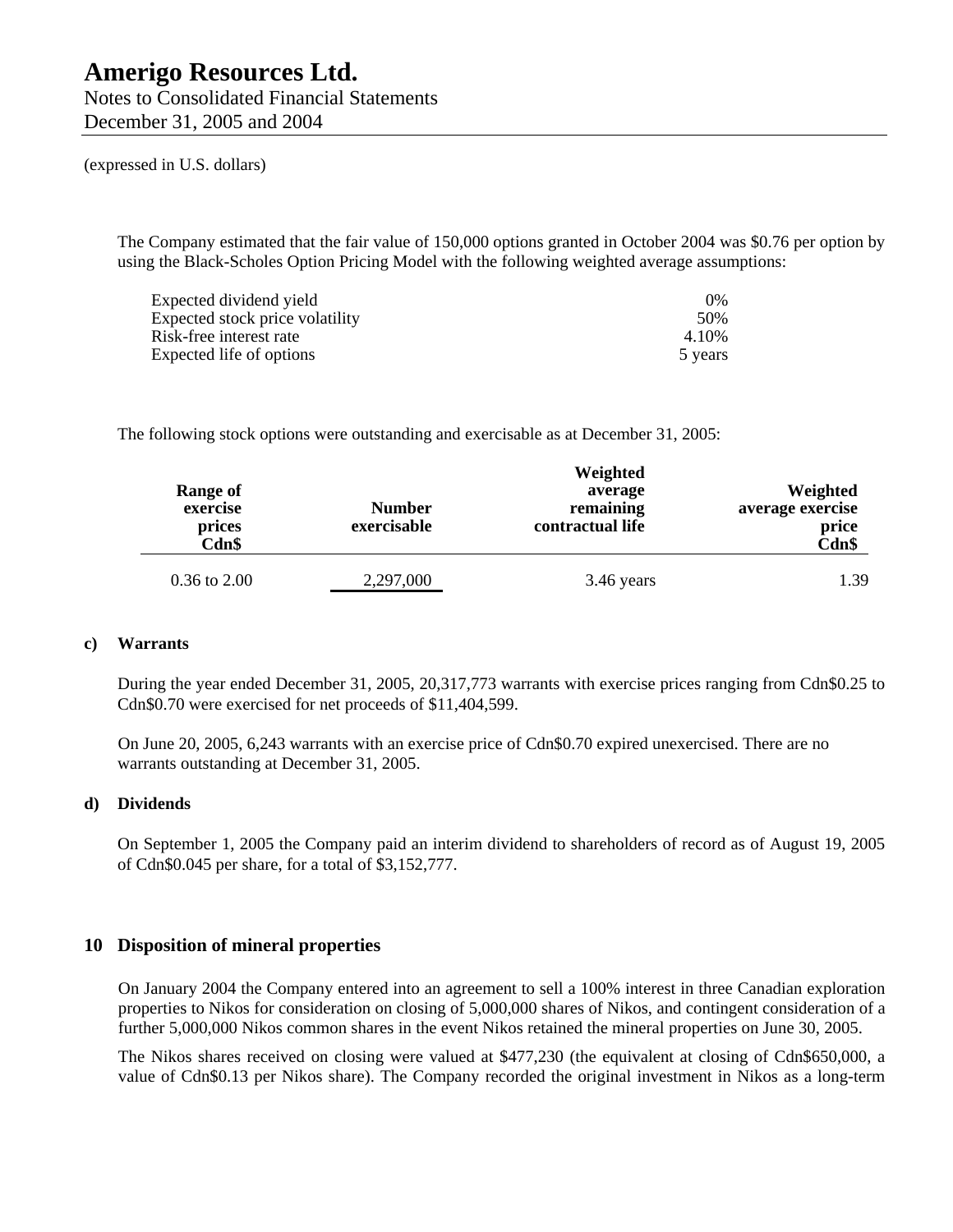investment in its Consolidated Balance Sheet and recorded a gain on disposition of \$146,259 on disposition of these properties.

Given that at June 30, 2005 Nikos retained its interest in these mineral properties, the Company received the second and last instalment of 5,000,000 Nikos shares on that date, at a fair market value of \$427,455 (the equivalent of Cdn\$525,000, or Cdn\$0.105 per share). The Company recorded a gain on disposition of mineral properties of \$427,455 on receipt of the second instalment of Nikos shares.

On receipt of the second instalment of Nikos shares on June 30, 2005, the Company became a holder of 27% of Nikos's then outstanding shares, a situation where significant influence exists. Accordingly, on June 30, 2005 the Company started using the equity method to account for its investment in Nikos.

Under the equity method, the Company recorded Investment Income of \$32,062 during the year ended December 31, 2005 for the proportional share (27%) of Net Income recorded by Nikos during this period.

### **11 Write-off of mineral properties**

During the year ended December 31, 2004 and following the disposition of three of its mineral properties (Note 9), the Company recorded a write-off of \$49,529, being the full book value of its two remaining Canadian mineral properties.

### **12 Income Taxes**

The reconciliation of the combined Canadian federal and provincial statutory income tax rate to the effective tax rate is as follows:

|                                                          | <b>Twelve months</b><br>ended<br>December 31,<br>2005 | <b>Twelve months</b><br>ended<br>December 31,<br>2004 |
|----------------------------------------------------------|-------------------------------------------------------|-------------------------------------------------------|
| Combined federal and provincial statutory tax rate       | 34.86%                                                | 35.62%                                                |
| Income tax at statutory rates                            | 8,018,702                                             | 4,863,396                                             |
| Difference in foreign tax rates                          | (4,406,657)                                           | (3,104,422)                                           |
| Benefit of Canadian deductible temporary differences not |                                                       |                                                       |
| recognized                                               |                                                       | 659,293                                               |
| Other non deductible items, Canada                       | 182,076                                               | 57,844                                                |
| Other non deductible items, Chile                        | 250,645                                               | 71,053                                                |
| Provision for Chilean deductible temporary difference    |                                                       | 927,728                                               |
| Change in valuation allowance                            | 142,476                                               |                                                       |
| Other                                                    | 203,611                                               | (337, 785)                                            |
| Income tax expense (recovery)                            | 4,390,854                                             | 3,137,107                                             |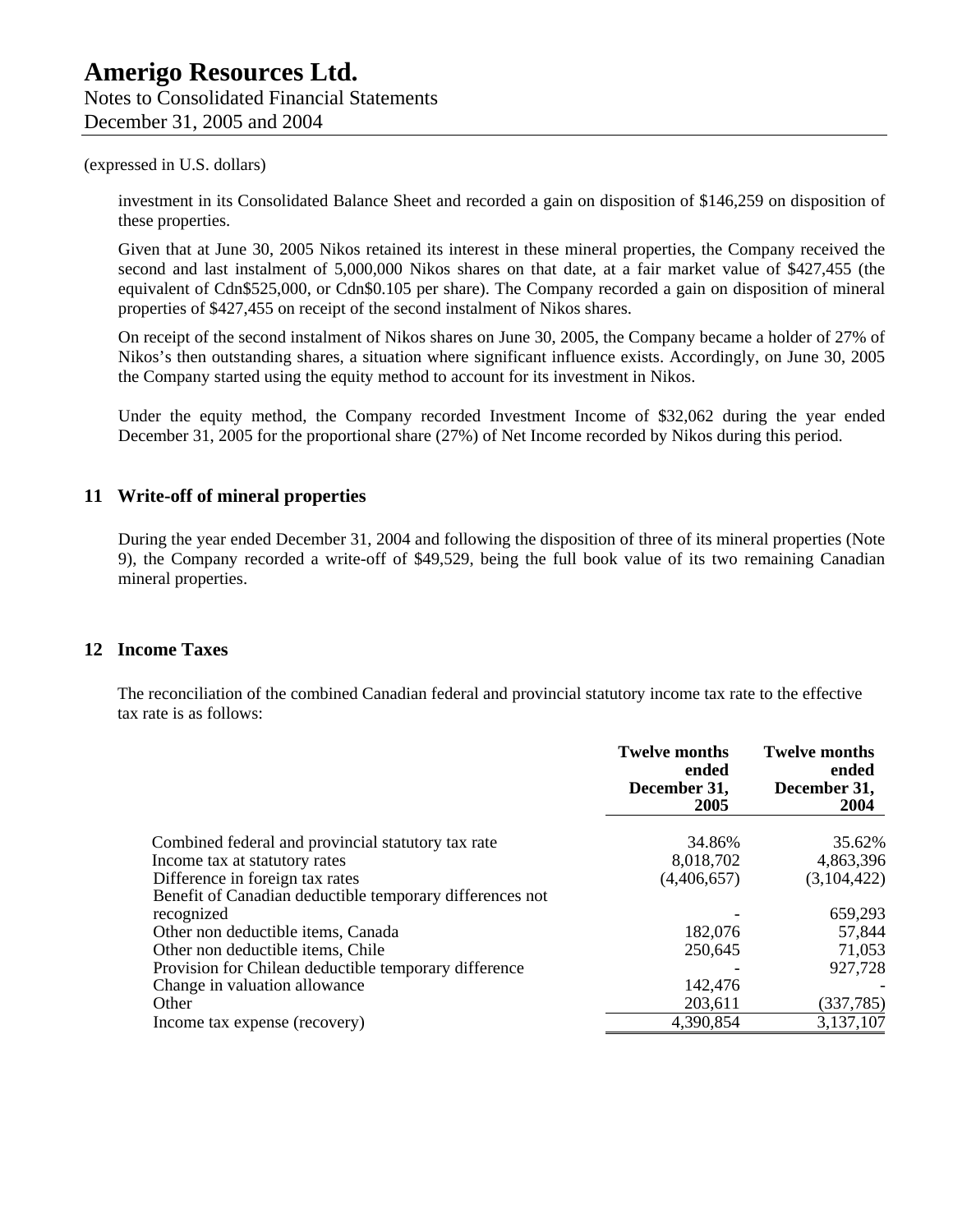Notes to Consolidated Financial Statements December 31, 2005 and 2004

#### (expressed in U.S. dollars)

Future income taxes are provided for to account for temporary differences. The significant components of future income tax assets and liabilities at December 31, 2005 and December 31, 2004 are as follows:

|                                                 | December 31,<br>$2005($ \$) | <b>December</b><br>31, |
|-------------------------------------------------|-----------------------------|------------------------|
|                                                 |                             | $2004($ \$)            |
| <b>Future income tax assets</b>                 |                             |                        |
| Unused tax losses, Canada                       | 847,632                     | 891,008                |
| Unused tax losses, Chile                        |                             | 618,542                |
| Resource assets, Canada                         | 463,777                     | 475,975                |
| Plant and equipment, Canada                     | 11,882                      | 7,566                  |
| Other intangible assets, Canada                 | 198,246                     | 289,465                |
| Other deductible temporary differences, Chile   | 372,886                     | 304,044                |
|                                                 | 1,894,424                   | 2,586,600              |
| <b>Future income tax liabilities</b>            |                             |                        |
| Plant and equipment, Chile                      | (3,335,237)                 | (2,810,734)            |
| Contractual right                               | (1,206,762)                 | (1,277,467)            |
|                                                 | (4,541,999)                 | (4,088,201)            |
| Net future tax asset before valuation allowance | (2,647,575)                 | (1,501,601)            |
| Less valuation allowance, Canada                | (1,521,537)                 | (1,664,014)            |
| Less valuation allowance, Chile                 |                             | (14, 495)              |
| Net future tax asset (liability)                | (4,169,112)                 | (3,180,110)            |

As at December 31, 2005, the Company had non-capital losses and cumulative exploration, development and depletion expenses in Canada of approximately \$2,484,000 and \$1,360,000 respectively carried forward for tax purposes and which are available to reduce taxable income in future years.

The non-capital losses expire in the years presented below:

|      | \$        |
|------|-----------|
| 2006 | 147,000   |
| 2007 | 108,000   |
| 2010 | 627,000   |
| 2014 | 1,161,000 |
| 2015 | 441,000   |
|      |           |
|      | 2,484,000 |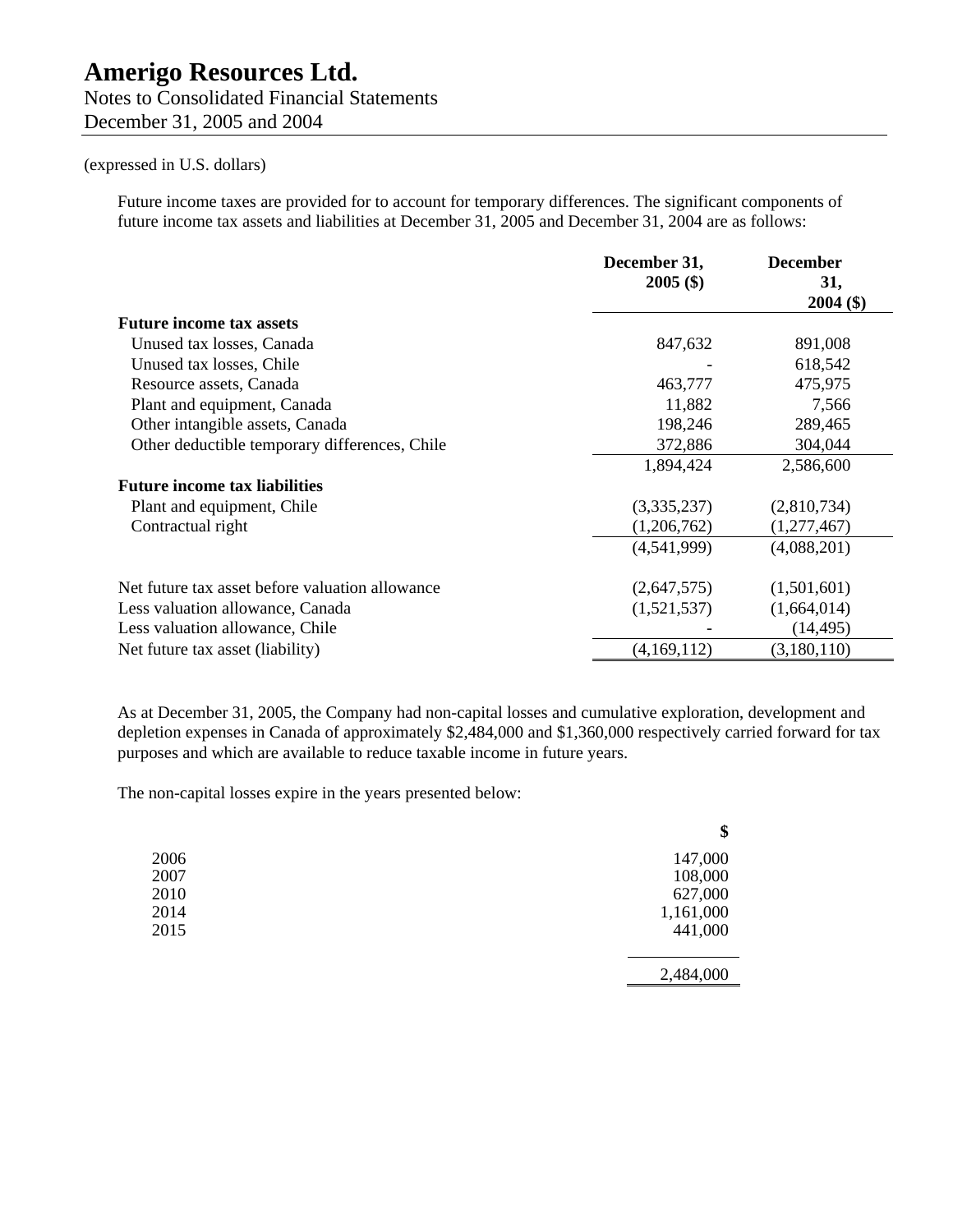The Canadian resource pools consist of the following amounts. The cumulative exploration, development and depletion expenses can be carried forward indefinitely.

| <b>Cumulative Canadian Exploration Expenses</b> | 966,000   |
|-------------------------------------------------|-----------|
| Foreign Exploration and Development Expenses    | 394,000   |
|                                                 |           |
|                                                 | 1,360,000 |
|                                                 |           |

As at December 31, 2005 the Company had no material unused tax losses in Chile.

The Company has non-resident subsidiaries that have undistributed earnings. Provisions have not been recorded for taxes that may arise on repatriation of these earnings, as these undistributed earnings are not planned to be repatriated in the foreseeable future.

#### **13 Supplemental Disclosure with Respect to Cash Flows**

|                                            | <b>Twelve months</b><br>ended<br>December 31,<br>2005 | <b>Twelve months</b><br>ended<br>December 31,<br>2004 |
|--------------------------------------------|-------------------------------------------------------|-------------------------------------------------------|
|                                            | (\$)                                                  | $\left( \text{\$}\right)$                             |
| Proceeds from sale of mineral properties   |                                                       | 477,230                                               |
| Cash paid during the year for interest     | 34,050                                                | 102,512                                               |
| Cash paid during the year for income taxes | 266,511                                               | 85,787                                                |

|                  | December 31, | December 31, |
|------------------|--------------|--------------|
|                  | $2005($ \$)  | $2004($ \$)  |
| Cash             | 11,690,227   | 4,377,285    |
| Cash equivalents | 1,263,289    | 3,861,804    |
|                  | 12,953,516   | 8,239,089    |

#### **14 Financial Instruments**

#### **Fair value of financial instruments**

The Company's financial instruments include cash and cash equivalents, accounts receivable, accounts payable and accrued liabilities, El Teniente royalty payable and notes payable. The fair value of these financial instruments approximates their carrying value.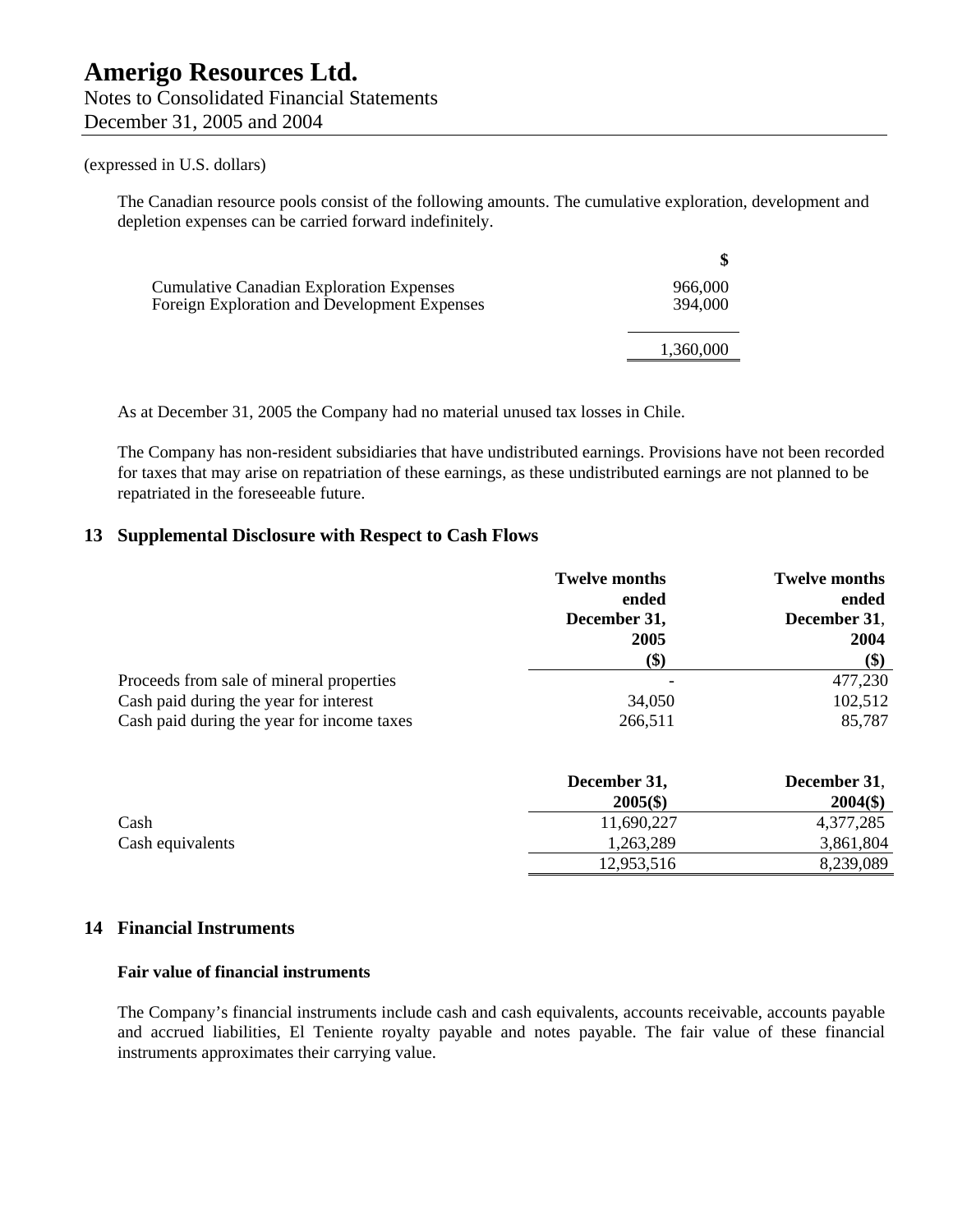The Company is not exposed to significant interest and credit risks arising from these financial instruments but is exposed to currency risk derived from exchange rate fluctuations of the Chilean peso to the U.S. dollar that could have a material effect on the Company's business, financial condition and results of operations. The Company has not entered into foreign currency contracts or other instruments to mitigate this risk.

#### **Concentration of credit risk**

Concentration of credit risk in trade accounts receivable resides with three customers. Two of the customers are Chilean state companies for which the Company does not require collateral. The Company has estimated that no allowances are required to allow for potential credit losses, as the risk of non-performance is remote.

#### **15 Segmented information**

As at December 31, 2005, the Company's assets are located mainly in Chile and its revenues arise from its Chilean operations. The Company's sales to one customer represent 73% of reported revenue.

#### **16 Commitments**

MVC has certain commitments to sell copper concentrate to Enami on a yearly basis for each year from 2006 to 2008. It also has certain commitments to sell molybdenum concentrate to Molibdenos y Metales S.A. ("Molymet") on a yearly basis to 2007.

#### **17 Guarantees**

As required by contract, MVC has provided Codelco with a guarantee in the form of letter of credit with Banco de Chile in the amount of UF 4,500 or approximately \$157,828 at December 31, 2005, renewable on February 5, 2008. UF refers to "Unidades de Fomento" an indexed monetary unit utilized in Chile.

#### **18 Subsequent events**

On February 10, 2006 the Company acquired beneficial ownership of 25,600,000 common shares of Chariot Resources Limited ("Chariot") and 11,532,000 share purchase warrants of Chariot. Each share purchase warrant entitles the Company to acquire an additional common share of Chariot at a price of Cdn\$0.35 per share until December 22, 2006. The common shares and warrants acquired represent approximately 19.2% of Chariot's 193,965,147 issued and outstanding common shares, which amount includes common shares issuable on the exercise of the warrants.